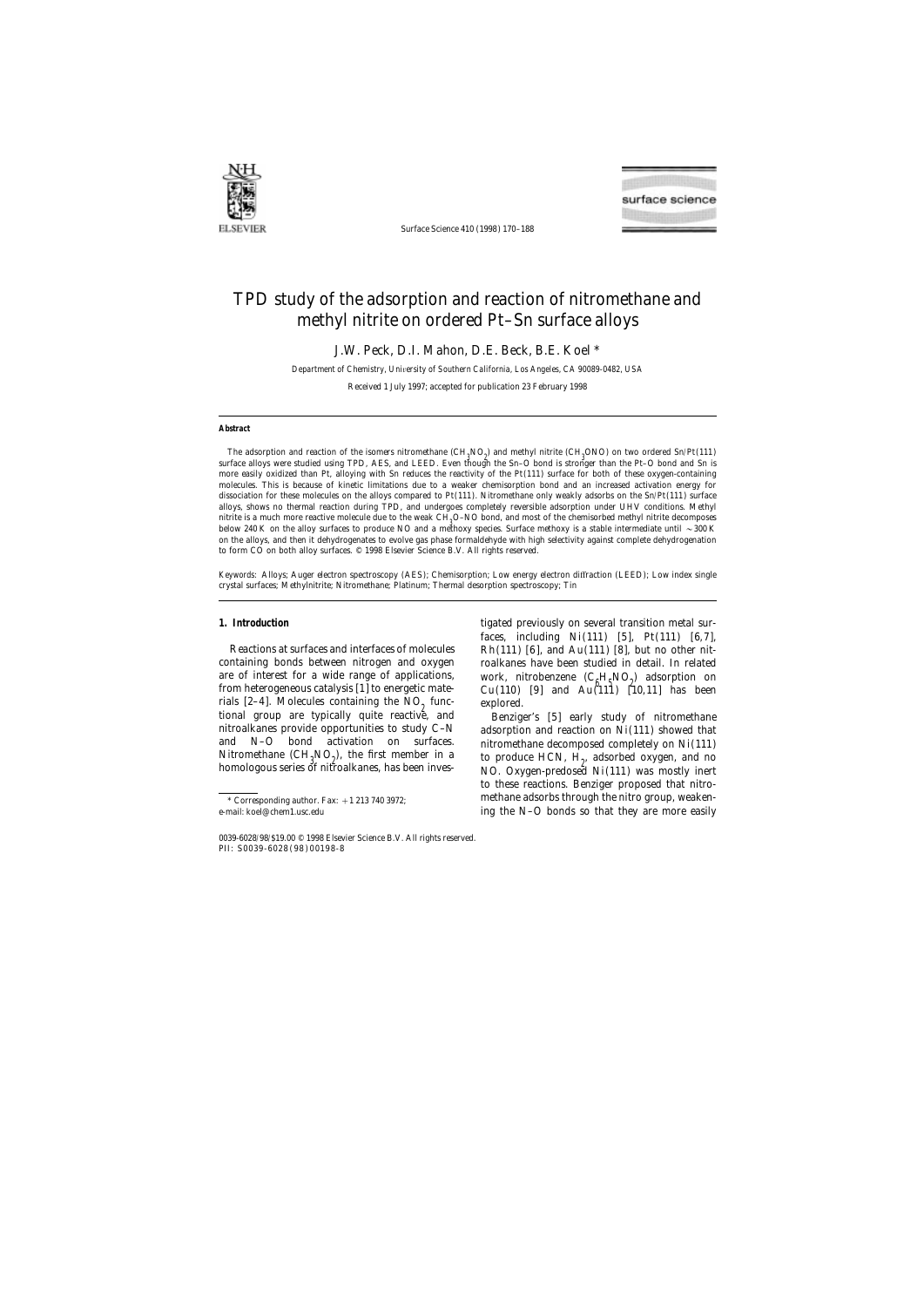broken than the C–N bond, even though the C–N that the reaction of methyl nitrite on  $Ag(111)$ bond is the weakest in gas phase nitromethane proceeds through preferential cleavage of the O–N [12]. Hwang [6] reported that nitromethane bond yielding formaldehyde, water and methane. adsorbed on the Pt(111) and Rh(111) surfaces We have recently carried out investigations of decomposed completely. On Rh(111), the decom- methyl nitrite adsorption and reaction on Pt(111) position of nitromethane proceeds through dissoci- [15], which will be reported separately. Methyl ation of N–O and C–N bonds to yield CO,  $H_0$ ,  $N_2$  and  $CO_2$  in TPD. On Pt(111), dissociation of find that complete dissociation occurs at very low both C-H and N-O bonds left adsorbed CN, temperatures (<140 K) to produce primarily NO, and 1200 K in TPD. We recently reinvestigated methanol and formaldehyde. the chemistry of nitromethane on Pt(111) [7] and Here, we report on our studies of the adsorption found that nitromethane adsorbs weakly and reaction of nitromethane and methyl nitrite 25% of the chemisorbed monolayer of nitrometh- explore further the interesting chemistry and reacane decomposes during TPD to yield  $H_2O$ , HCN, tivity of Pt–Sn alloys [16–22] using these reactive NO and CO as the primary products. The principal molecules, and to further investigate the influence ane decomposes during TPD to yield  $H<sub>0</sub>O$ , HCN, decomposition pathway is via cleavage of  $N-O$  of alloyed Sn on Pt surface chemistry using oxygenbonds, mostly leaving the C–N bond intact. containing organic molecules. Briefly, we find that methane adopts a ''pseudo-bidentate'' bonding nitromethane compared to that on Pt(111) and geometry with C<sub>s</sub>(yz) symmetry in which the two completely deactivates the alloy surfaces for ther-<br>cyvitans are soordinated inconjuglarly to the surgeon and dissociation of nitronathone. Mathyl pitrite is oxygens are coordinated inequivalently to the sur- mal dissociation of nitromethane. Methyl nitrite is face with the molecular axis tilted within the a very labile molecule compared to nitromethane, molecular plane. Lastly, nitromethane is weakly adsorbed  $(10.5 \text{ kcal mol}^{-1})$  on Au $(111)$ , and adsorption is completely reversible [8]. HREELS determined that nitromethane is bonded on Au(111) in an upright, strongly tilted geometry, suggesting a monodentate coordination to the sur-<br> $Pt(111)$  in this chemistry, decomposing a smaller face [8]. fraction of the adsorbed methyl nitrite, and this

isomerize to methyl nitrite  $(CH_3ONO)$  with an surface bound methoxy and inhibits dissociation activation barrier 13 kcal mol  $\bar{ }$  1 lower than direct of formaldehyde, which leads to increased selectivisomerize to methyl nitrite  $(CH<sub>0</sub>ONO)$  with an C–N bond cleavage [13], and methyl nitrite has ity for the formaldehyde partial oxidation product. been proposed as an intermediate in the homogeneous thermal decomposition of nitromethane [12]. Methyl nitrite could also be an important interme- **2. Experimental methods** diate in the heterogeneous decomposition of nitromethane at solid surfaces, but there is not much These experiments were performed in two sepadata available. There are only two previous reports rate stainless steel UHV chambers that were both on the adsorption of methyl nitrite on transition equipped with instrumentation for AES, LEED, metal surfaces, on Ag(111) [14] and Au(111) [8]. TPD, and  $Ar^{+}$  ion sputtering. The system base Both the Ag(111) and Au(111) surfaces are inert pressures were both  $\approx$  5 × 10<sup>-11</sup> Torr. AES spectra and showed no thermal reaction of methyl nitrite were recorded using a Perkin-Elmer (15-255G) in TPD studies. Pressley et al. [14], however, cylindrical mirror analyzer (CMA). LEED was showed that decomposition of methyl nitrite carried out using a Perkin-Elmer (15-180) LEED adsorbed on Ag(111) could be activated by using optics. A shielded UTI 100C quadrupole mass

nitrite is very reactive on  $Pt(111)$  surfaces, and we temperatures  $(<140 K$ ) to produce primarily NO, which desorbed as  $C_0N_2$  in 85% yield between 750 and  $H_2$ , along with some small amounts of  $C_1$  and  $C_2$  in TBL,  $W_2$  recordiversity printed and the method of formal debtude.

(11 kcal mol−1) on the Pt(111) surface and only on two Pt–Sn surface alloys. Our goals were to molecules, and to further investigate the influence HREELS [7] indicates that chemisorbed nitro- alloying with Sn reduces the adsorption energy of and these alloys adsorb CH<sub>2</sub>ONO strongly and carry out facile thermal decomposition of this molecule to form NO, formaldehyde  $(H_0C=O)$ and methanol  $(CH<sub>3</sub>OH)$  desorption products during TPD. The alloys are not as reactive as In homogeneous reactions, nitromethane can reduced reactivity of the surface both stabilizes of formaldehyde, which leads to increased selectiv-

electron induced dissociation (EID). They found spectrometer (QMS) was used for TPD. All TPD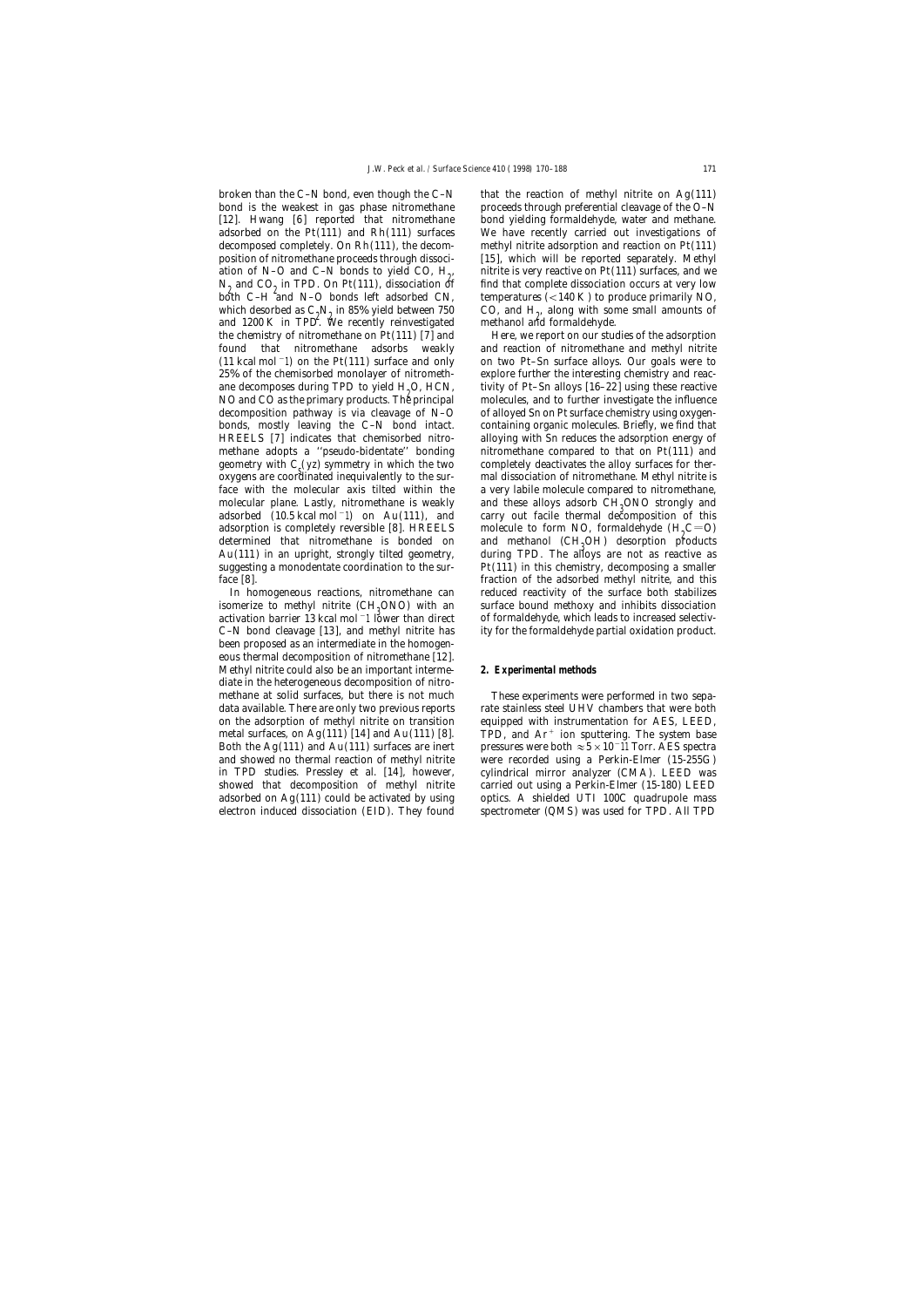measurements were made using the QMS in lineof-sight with the sample surface and using a linear heating rate of  $\approx$ 4 K s<sup>−1</sup>. In performing TPD, the crystal was positioned  $\approx$  1 mm from an entry aperture of the QMS to reduce contributions to the spectra from the crystal back and edges [23]. A high transparency (97%; 20 lpi) stainless steel screen was spot welded over the end of the QMS ionizer assembly (biased at  $-55$  V) to reduce damage to adsorbed layers on the crystal from low-energy electrons [24].

The Pt(111) crystal was cooled to  $95 K$  using liquid nitrogen or resistively heated to 1200 K. The temperature was recorded by a chromel–alumel thermocouple spot welded to the side of the crystal. The Pt(111) single crystal was cleaned by a combination of  $Ar^+$  sputtering, annealing in UHV, and oxygen treatments. Ion bombardment of the crystal was carried out using 1 kV Ar<sup>+</sup> (3 × 10<sup>-5</sup> Torr Ar) for 5–10 min with the sample at 800 K, and then the crystal was annealed to 1000 K in UHV to reorder the surface. Oxygen treatments at  $2 \times 10^{-8}$  Torr O<sub>9</sub> for 5–10 min with the crystal at 800–1000 K followed by flashing in UHV to 1000 K were used to remove submonolayer coverages of surface carbon.

Preparation of the Pt–Sn surface alloys was Fig. 1. Schematic drawing of the surface structures for the achieved by evaporating 1–3 ML of Sn on the  $(2\times2)$  and  $\sqrt{3}$  Pt–Sn surface alloys. clean Pt(111) substrate surface followed by annealing the sample to 1000 K for 10 s. Depending<br>upon the initial Sn dose, the annealed surface<br>exhibited either a  $p(2 \times 2)$  or a  $(\sqrt{3} \times \sqrt{3})R30^\circ$ <br>LEED pattern [25]. These patterns correspond to<br>different parameters corr recently confirmed these results. For simplicity, the adsorbed on Pt(111) [22]).  $p(2\times2)$  and  $(\sqrt{3}\times\sqrt{3})R30^\circ$  Sn/Pt(111) surface Gas exposures for the TPD studies were made



 $O, H<sub>2</sub>SO$ LEED pattern [25]. These patterns correspond to<br>the (111) face of a Pt<sub>3</sub>Sn alloy and a substitutional cedure [29] and purified by three successive distillthe (111) face of a Pt<sub>3</sub>Sn alloy and a substitutional cedure [29] and purified by three successive distillations of composition Pt<sub>3</sub>Sn, respectively, rather a and  $\frac{1}{2}$  and purified by three successive distillations alloy of composition  $Pt_2$ Sn, respectively, rather<br>than Sn adatoms. Angle-dependent low energy ion<br>than Sn adatoms. Angle-dependent low energy ion<br>tandard glass distillation column. The sample was alloy of composition  $Pt_2$ Sn, respectively, rather<br>than Sn adatoms. Angle-dependent low energy ion<br>scattering spectroscopy (LEISS) measurements<br>using 500–1000 eV Li<sup>+</sup> showed that the Sn atoms<br>are almost coplanar with t  $\approx 0.022 \pm 0.005$  nm above the surface in a mono-<br>layer surface alloy [26]. LEED *I-V* calculations Pt(111) did not show the presence of any methanol Pt(111) did not show the presence of any methanol [27] and X-ray forward scattering [28] have contaminant (methanol is completely reversibly

alloys will be referred to in this paper as the  $(2 \times 2)$  by using a directed beam, multicapillary array and  $\sqrt{3}$  alloys, respectively. A schematic diagram doser with the crystal substrate at a temperature of these surfaces is provided in Fig. 1. below 100 K. Exposures are given in units of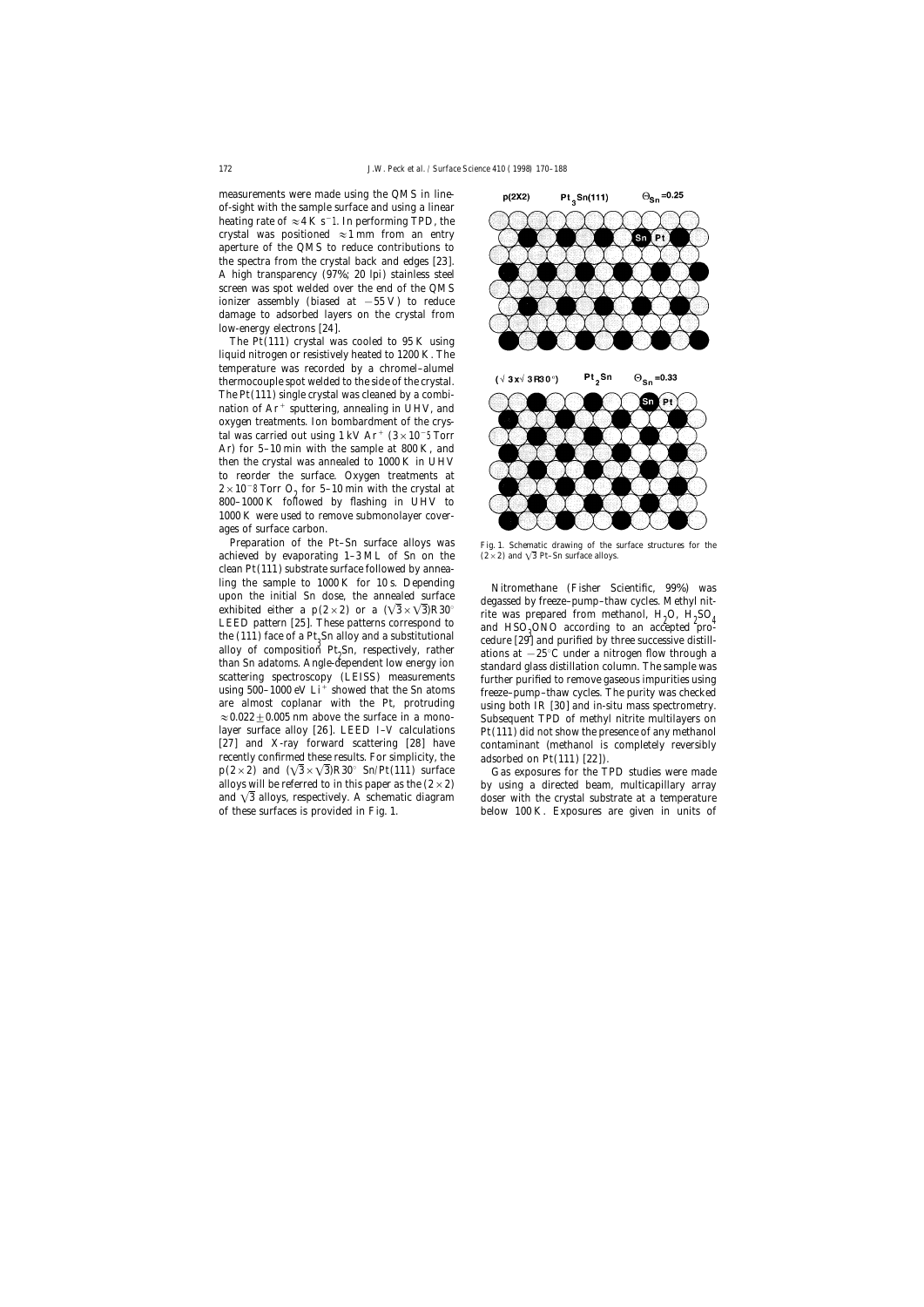Langmuirs  $(10^-6 \text{ Torr} \cdot s)$  after the measured values were multiplied by a factor of 115 to account for the doser flux enhancement above the background pressure measured by the ion gauge. This doser correction factor was obtained by comparing uptake curves from exposures produced by the directed beam doser with those from background exposures. The cleanliness and long-range order of all surfaces were checked using AES and LEED prior to each experiment. In addition, the alloy surfaces were checked with LEED following each TPD experiment to ensure that no irreversible adsorbate induced reconstruction occurred.

### **3. Results**

### *3.1. Adsorption of nitromethane*

Nitromethane TPD spectra following nitromethane adsorption on the two Pt–Sn surface alloys are shown in Figs. 2 and 3. The relatively poor signal-to-noise ratio in these spectra is because we chose to utilize the small parent ion (61 amu) rather than, for example, the large 30 amu ion fragment to monitor  $\text{CH}_{2} \text{NO}_{2}$  in order to eliminate Fig. 2.  $\text{CH}_{3}$ <br>ambiguities, about, the identity of the description  $(2\times2)\text{ Pt}_{2}$ ambiguities about the identity of the desorbing  $(2\times2)$  Pt–Sn surface alloy. Exposures used were: 0.05, 0.5, 1.0, species (this also applies to Fig. 4, vide infra)  $2.5, 5$  L. species (this also applies to Fig. 4 vide infra).  $CH<sub>3</sub>NO<sub>2</sub>$  is completely reversibly adsorbed on both surfaces, and desorbs in clearly defined peaks due CH<sub>3</sub>NO<sub>2</sub> is completely reversibly adsorbed on both<br>surfaces, and desorbs in clearly defined peaks due<br>to the monolayer and multilayer phases. The phy-<br>sisorbed or condensed multilayer peak occurs near<br>155 K, at the same because is 176 K on the  $(2 \times 2)$  and  $y$  and 176 K<br>on the  $\sqrt{3}$  alloy, thus it is independent of the Sn<br>concentration in these alloys. A small shift of<br>about 10 K to higher temperatures is seen at the<br>lowest coverages, This indicates attractive lateral interactions within<br>the surfaces. The monolayer saturation coverage of<br>the layer, and this is also consistent with the current intromethane is also independent of Sn concen-<br>clustering tha layer state prior to completion of the monolayer. Importantly, no other gas phase products were *3.2. Adsorption and reaction of methyl nitrite on* detected in TPD.  $CH<sub>9</sub>NO<sub>9</sub>$  adsorption on the alloys is completely reversible; no thermal decomposition occurs under these conditions. Several TPD spectra obtained for methyl nitrite



 $NO<sub>2</sub>$  TPD spectra after  $CH<sub>3</sub>NO<sub>2</sub>$  exposures on the

## the  $(2 \times 2)$  Sn/*Pt(111)* surface alloy

Alloying Sn into the Pt(111) surface to form desorption from the  $(2\times2)$  alloy are shown in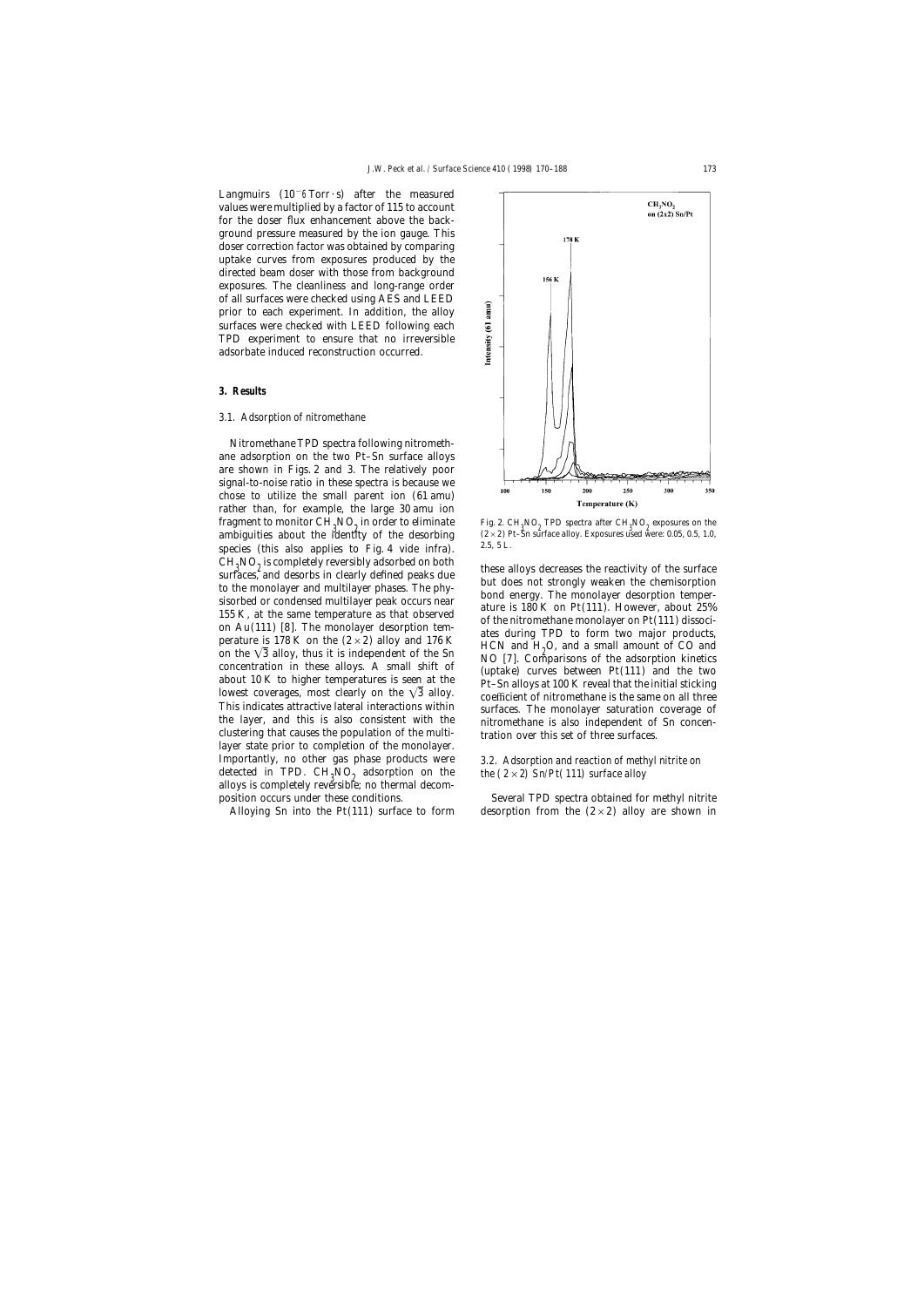

Fig. 3.  $CH_3NO_2$  TPD spectra after  $CH_3$ 

Fig. 4. At low exposures  $(<0.15$  L), methyl nitrite 2.5, 5 L. desorbs in two peaks at 225 and 267 K. These TPD peaks are associated with desorption of two during TPD to watch for possible gas phase pro-117 K by Pressley et al. [14] in their TPD study desorption product are discussed here. of methyl nitrite adsorbed on  $Ag(111)$ , which they Fig. 5 shows TPD spectra of the significant



Fig. 4. CH<sub>3</sub>ONO TPD spectra after CH<sub>3</sub>ONO exposures on the  $(2.12)$ Fig. 3. CH<sub>3</sub>NO<sub>2</sub> TPD spectra after CH<sub>3</sub>NO<sub>2</sub> exposures on the (2 × 2) Pt–Sn surface alloy. Exposures used were: 0.005, 0.01, 0.16, 0.20, 0.25, 0.30, 0.35 L. The inset displays TPD 1.5, 2.5, 5 L.<br>1.5, 2.5, 5 L. 1.5, 2.5, 5 L.<br>
spectra for desorption of multilayers of CH<sub>3</sub>ONO obtained at<br>
larger desse Fragence used wave 0.20, 0.35, 0.50, 0.70, 1.2 larger doses. Exposures used were: 0.30, 0.35, 0.50, 0.70, 1.2,

chemisorbed states of methyl nitrite. Increasing ducts arising from cleavage of the O–NO bond, the exposure to 0.2 L causes a peak at 134 K, including methanol, NO and formaldehyde, and which is assigned to desorption of a second phy-<br>to determine the cracking fractions produced at sisorbed layer of methyl nitrite adsorbed on top these masses from methyl nitrite desorption. Mass % of the monolayer. At higher coverages produced  $\frac{46}{46}$  was monitored to detect a possible NO<sub>2</sub> pro-<br>by doses larger than 0.4 L, as shown in the inset duct. Signals at 58, 56, 54, 44, 43, 28, 27, 18, 17, duct. Signals at 58, 56, 54, 44, 43, 28, 27, 18, 17, to Fig. 4, a peak is observed at 117 K that is 16, 12 and 2 amu were also observed to measure assigned to desorption of multilayers of phy- the sample purity and possible dehydrogenation sisorbed methyl nitrite. This multilayer desorption and decomposition products. Only those signals peak agrees well with a peak also observed at that indicated detection of a significant gas-phase

assigned to methyl nitrite desorption from the products detected following dosing a monolayer multilayer. **or** methyl nitrite, at an exposure of 0.3 L, on the Signals at 32, 31, 30 and 29 amu were observed  $(2\times2)$  alloy. The desorption peaks at 134 K are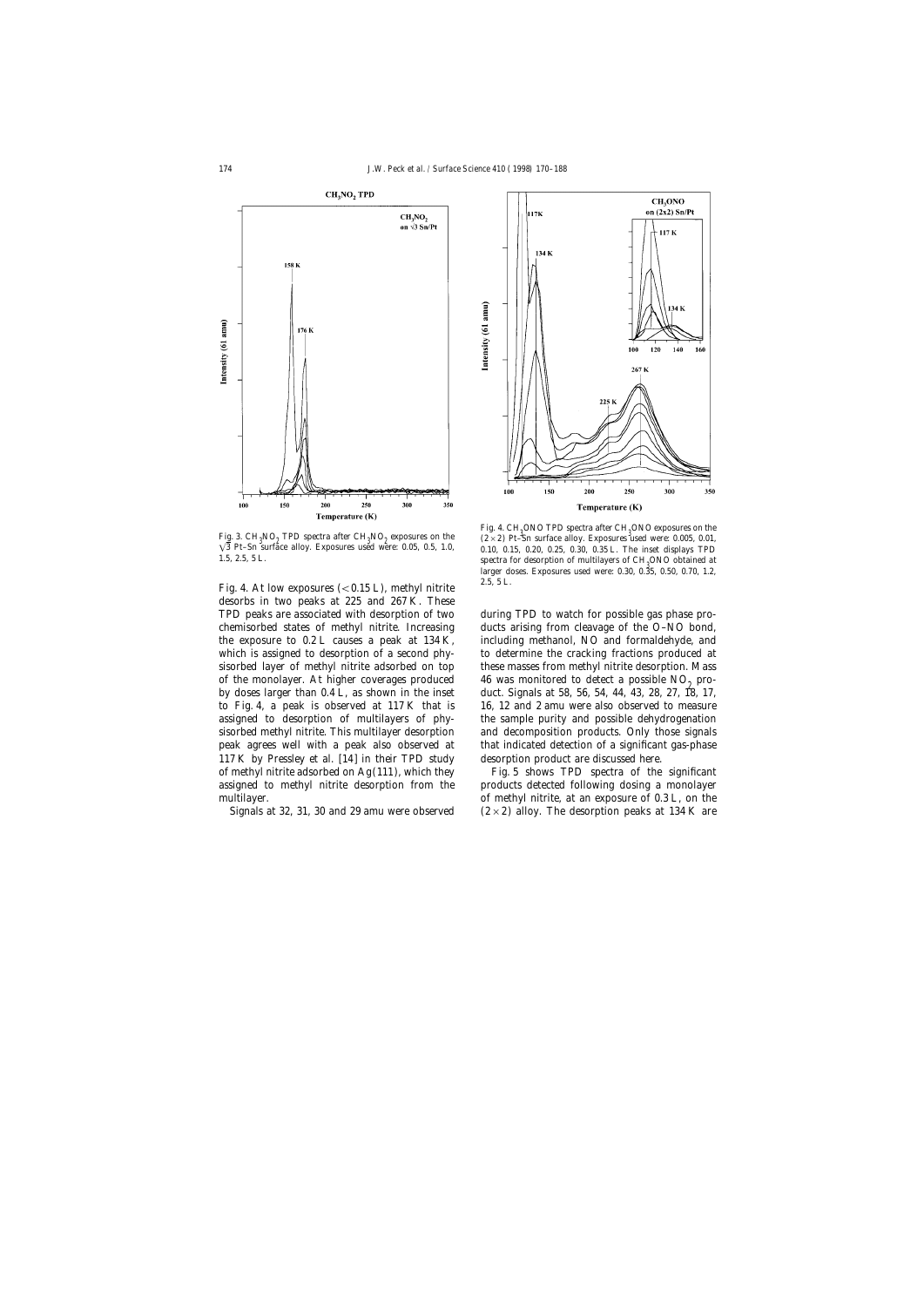

tion of products after removal of  $CH<sub>3</sub>ONO$  cracking contributions based on  $CH<sub>3</sub>ONO$  multilayer spectra.

relative intensities of:  $30 > 29 > 14 > 32 > 61$ . The tion state of methanol. ion intensities observed in this experiment are in Throughout this paper, we will use the signals agreement with the previous TPD studies carried at 32, 30, and 29 amu in TPD traces to follow the out by Pressley et al. [14] and with work done by Irion et al. [31] using Fourier Transform Mass Spectrometry (FTMS). The dashed curves in spectra as due to  $CH_3OH$ , NO, and  $CH_2O$  desorp-<br>Eig 5, were constructed by subtracting the opper strips by we emphasize that these spectro do not Fig. 5. were constructed by subtracting the appro- tion, but we emphasize that these spectra do not priately scaled methyl nitrite cracking contribu- correspond solely to these products and also contions from the measured TPD spectra to reveal tain contributions from one or more other species the non-cracking contributions to the curves. The because of cracking fragments. TPD spectra dashed curves show more clearly new desorption peaks at 225, 240, and 300 K. These peaks have intensity variations that cannot be attributed

simply to desorption of a single product. We interpret these results to indicate desorption of three separate products from the dissociation of methyl nitrite on the  $(2 \times 2)$  surface alloy: NO,  $CH<sub>3</sub>OH$ , and  $CH<sub>2</sub>O$ .

The nascent products from the decomposition of  $CH_3ONO$  in the monolayer are NO, which<br>describe in a nearly (20 and 14 apply) at 240 K (the desorbs in a peak (30 and 14 amu) at 240 K (the peak at 300 K is likely a cracking fraction of formaldehyde, vide infra), and a surface methoxy intermediate. Two independent products that arise from the subsequent thermal reaction of methoxy are observed during TPD experiments in peaks at 225 and 300 K. The intensities and overlap of the TPD peaks at 30 amu for these products make deconvolution of the 30 amu spectra difficult, but the NO desorption peak at 240 K can be identified by observing its corresponding ion fragment at 14 amu. Identifying and deconvoluting the contributions of other desorption products proved to be more of a challenge. The key to assigning the products was to look at the ordering of the relative ion intensities and to compare those to known reference cracking patterns. For the 225 K peak, the relative intensity pattern was  $31 > 32 > 29$  amu, Fig. 5. TPD spectra of products from the reaction of and this corresponded well with the methanol  $CH_3ONO$  on the (2×2) Pt–Sn surface alloy. CH<sub>3</sub>ONO was  $300 \text{ K}$  peak had relative ion intensities correspondent and the c  $d$ osed on the alloy at 108 K to a coverage exceeding one mono-<br>300 K peak had relative ion intensities correspondlayer. The dashed lines denote better estimates for the desorp- ing to  $30>29>28>31>32$  amu. This is inconsistent with methanol, and this ion fragment pattern corresponds well to formaldehyde reference mass spectra [32]. There is considerable intensity for the all cracking fractions associated with desorption 300 K peak at 31 and 32 amu, which are not of the second physisorbed layer of methyl nitrite. channels for formaldehyde cracking. This could be The mass fragment ion intensities in this peak have explained by a second higher temperature desorp-

> production of CH<sub>3</sub>OH, NO, and CH<sub>2</sub>O, respectively. For convience, we will label these TPD monitored at 32 (CH<sub>2</sub>OH), 30 (NO), and 29  $(CH<sub>a</sub>O)$  amu after increasing  $CH<sub>a</sub>ONO$  exposures on the  $(2\times 2)$  alloy are shown in Fig. 6. The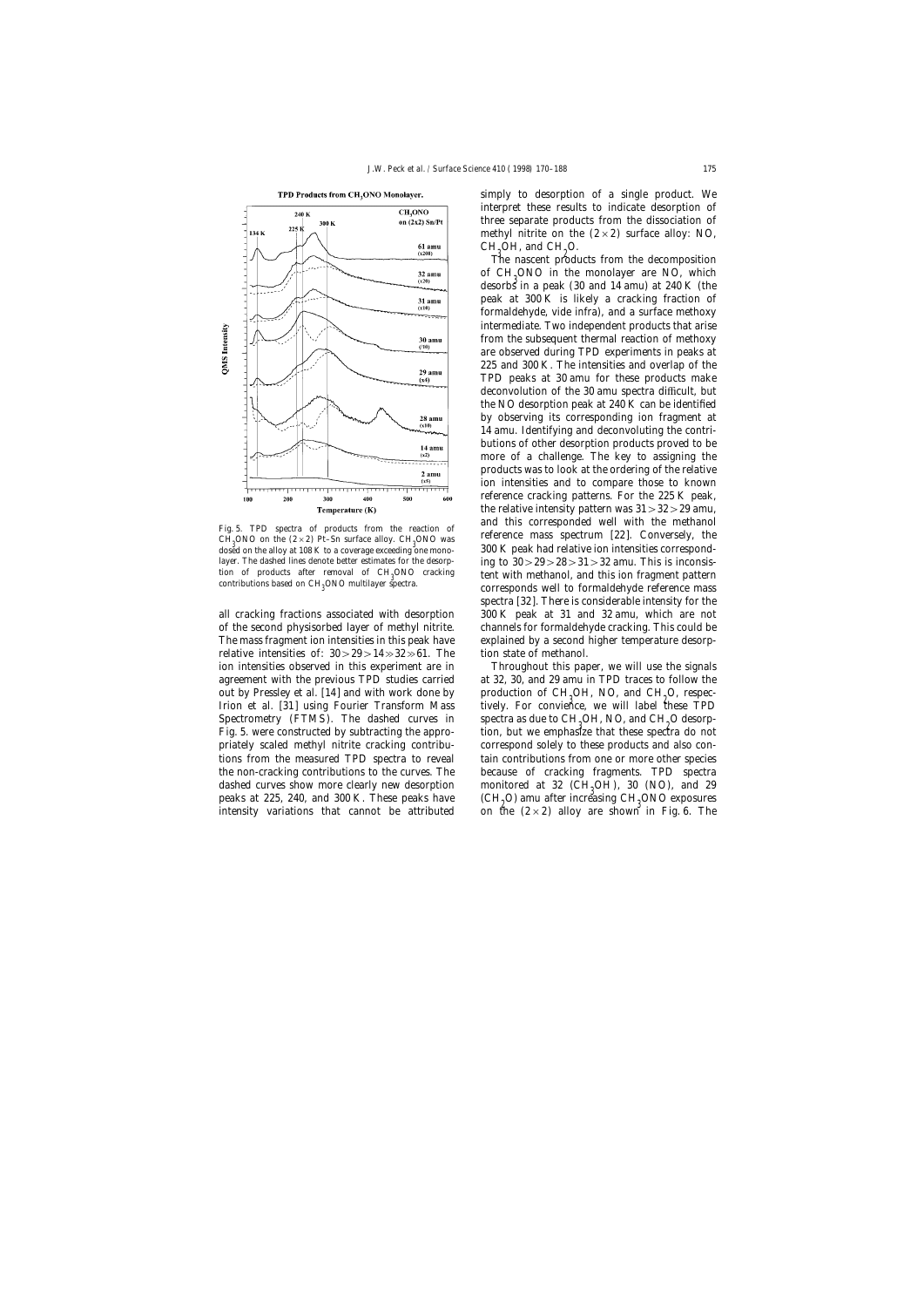

after CH<sub>3</sub>ONO exposures on the  $(2 \times 2)$  Pt–Sn surface alloy.<br>These spectra can be used to follow desorption of CH<sub>3</sub>OH, NO These spectra can be used to follow desorption of CH<sub>3</sub>OH, NO<br>and  $H_2C$ =O products, respectively. Exposures used were:<br>0.005, 0.01, 0.10, 0.20, 0.21, 0.30 L.<br>**Exposures** used were:<br>**genation to form formaldehyde.** and  $H<sub>0</sub>C=O$  products, respectively. Exposures used were:

arises at 300 K, but the spectra broaden to both we saw in the TPD figures, but now as more higher and lower temperatures with increasing clearly revealed, the amount of CH<sub>3</sub>ONO, NO, coverage, forming a peak at  $240 \text{ K}$  and a high-<br>temperature shoulder extending to  $420 \text{ K}$ . The 240 K peak coincides with NO desorption of  $\approx 0.2$  L where all of the peaks saturated. Methyl following NO adsorption on the  $(2 \times 2)$  alloy [33] nitrite desorption at the lowest doses signals parand is assigned to desorption rate-limited NO tially reversible adsorption even at low coverages. Desorption signals at higher temperatures are due 134 K was observed that saturated at an exposure to cracking fractions of other molecules. The TPD of 0.4 L. Finally, above 0.4 L exposures, a peak at spectra at 29 amu show little coverage dependence, 117 K grew<br>but small features at 225 and 267 K can be multilayers. but small features at  $225$  and  $267$  K can be observed at higher coverages in the TPD spectra in addition to a peak at 300 K. The peak at 300 K is assigned to formaldehyde desorption, but this desorption temperature is considerably higher than

that observed for formaldehyde desorption following formaldehyde adsorption on Pt(111) surface where a desorption temperature of 240 K was observed [32]. Since these alloy surfaces typically reduce the adsorption energy of molecules, [16–22], we assign the formaldehyde evolution at 300 K to desorption that is rate-limited by the dehydrogenation of a methoxy intermediate present on the surface following cleavage of the O–NO bond in adsorbed CH<sub>3</sub>ONO. Redhead analysis<br>[24] of the greater indicates are astivation anargy [34] of the spectra indicates an activation energy of ~16.5 kcal mol−1 for this reaction. The peak at 240 K arises from desorption rate-limited formaldehyde evolution and the feature at 267 K arises from methyl nitrite cracking in the ionizer of the QMS (see Fig. 5). The 32 amu TPD spectra show three peaks at 225, 267, and 300 K, but the peak at 267 K arises from methyl nitrite cracking. Both peaks at 225 and 300 K are due to the desorption of methanol formed from the hydrogenation of surface methoxy, and both peaks are reaction ratelimited. Previous studies of the adsorption of methanol on the  $(2 \times 2)$  alloy surface [22] showed that methanol desorbs below 190 K. The peak at 225 K is limited by the hydrogenation rate of surface Fig. 6. TPD spectra obtained for 32, 30 and 29 amu signals methoxy. Methanol desorption near 300 K is ratelimited by the production of surface hydrogen that

An uptake plot for methyl nitrite adsorption on the alloy surface was constructed from the peak 30 amu TPD spectra show that a peak initially areas measured in TPD and is shown in Fig. 7. As OH, and  $H_2C=O$  desorbing from the alloy surface increased at a steady rate until an exposure production from the decomposition of  $CH<sub>3</sub>ONO$ . At exposures above 0.2 L, a methyl nitrite peak at  $324 \text{ K}$  was above 0.2 L, a methyl nitrite peak at  $324 \text{ K}$  was above 0.2 L, a methyl nitrite peak at  $324 \text{ K}$ 117 K grew in due to condensation of  $CH<sub>2</sub>ONO$ 

> The coverages of NO and  $CH<sub>9</sub>$ ONO corresponding to the desorption peak areas have been calibrated in absolute units of  $CH<sub>0</sub>ONO$  coverage [15]. This was done by first calibrating the NO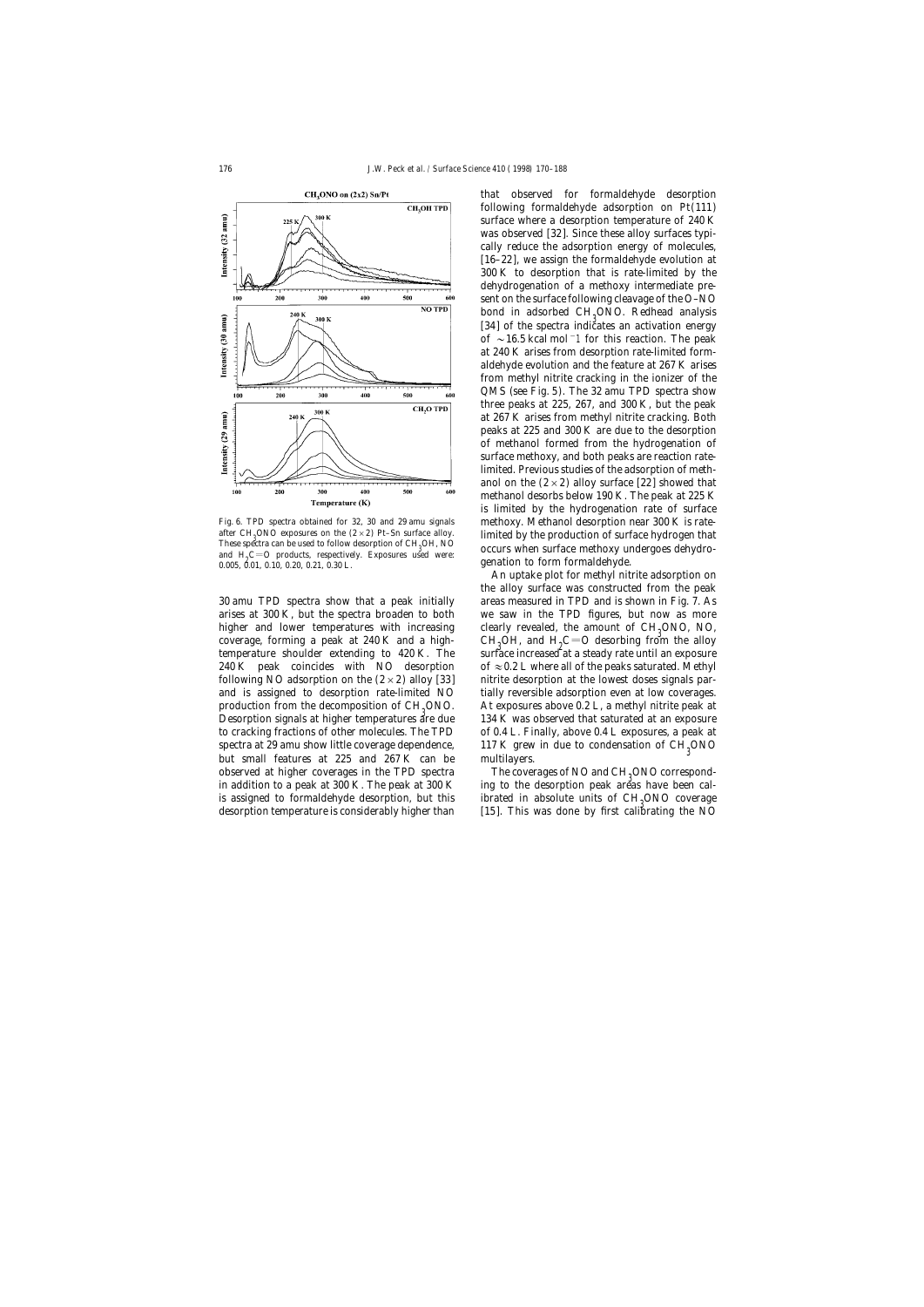

Fig. 7. Uptake curves constructed from TPD peak areas following the adsorption of CH<sub>3</sub>ONO on the (2×2) Pt–Sn surface alloy.<br>The consent of NO described from the meeting of CU-ONO is 0.17 ML, which approach, 20% of the tat The amount of NO desorbed from the reaction of CH<sub>3</sub>ONO is 0.17 ML, which represents 70% of the total monolayer coverage of<br>0.26 ML, The CH2O and CH2OH viable are not salibrated and are sharm in orbitrary units 0.26 ML. The CH<sub>2</sub>O and CH<sub>3</sub>OH yields are not calibrăted and are shown in arbitrary units.

desorption areas to the known coverage of NO These results show that Sn does not act as an from NO exposure on Pt(111), and then using a effective site-blocker to the adsorption of 1-to-1 correspondence of the amount of  $CH<sub>o</sub> ONO$  decomposition to NO yield. The  $CH_3^9$ ONO area was calibrated to  $CH_3$ age by forcing the uptake curve on Pt(111) to on Ag(111) of 0.3 ML [14]. have a constant slope, i.e. constant sticking coeffi-<br>The methyl nitrite peak at 134 K was observed cient, for the region at low coverage where the in previous experiments for methyl nitrite adsorp-NO yield reflects the CH<sub>2</sub>ONO coverage since there is no CH<sub>2</sub>ONO desorption, and the region weakly chemisorbed state of methyl nitrite<br>at high equanors where CH2ONO is the only a cdorbed in the monolayer. The untake summa at high coverage where  $CH<sub>9</sub>ONO$  is the only desorbed species. We note that we did not calibrate produced in this experiment and on the Pt(111) the CH<sub>2</sub>O and CH<sub>3</sub>OH curves to CH<sub>3</sub> age, but they are shown in arbitrary units to desorbing at 134 K has a coverage of  $\sim 0.25$  ML, correlate with the NO yield from CH<sub>2</sub>ONO decomposition. All of the decomposition products are and so on the  $Pt(111)$  and  $Pt-Sn$  alloy surfaces, evolved from the surface with a similar coverage this state should be associated with a second, dependence. The total monolayer coverage of physisorbed layer on top of the monolayer.  $CH<sub>3</sub>ONO$  is 0.26 ML, as obtained by summing<br>the amount of CH ONO that undergoes decompo the amount of  $CH<sub>9</sub>ONO$  that undergoes decomposition (identified by the NO yield;  $0.17 \text{ ML}$ ) with *the*  $\sqrt{3}$  *Sn*/*Pt(111) surface alloy* the reversibly adsorbed CH<sub>3</sub>ONO (0.09 ML). This<br>is also the seturation equators abtained for mathul is also the saturation coverage obtained for methyl nitrite adsorption on the  $Pt(111)$  surface [15].

CH<sub>2</sub>ONO. We also note that the methyl nitrite monolayer coverage of 0.26 ML is a value close to the reported saturation coverage of methyl nitrite

tion on Ag $(111)$  [16] and was associated with a adsorbed in the monolayer. The uptake curves surface [15] show that this state of methyl nitrite equal in coverage to the chemisorbed monolayer,

# 3.3. Adsorption and reaction of methyl nitrite on

Fig. 8 shows  $CH<sub>o</sub>ONO$  TPD spectra for increasing coverages of methyl nitrite adsorbed on the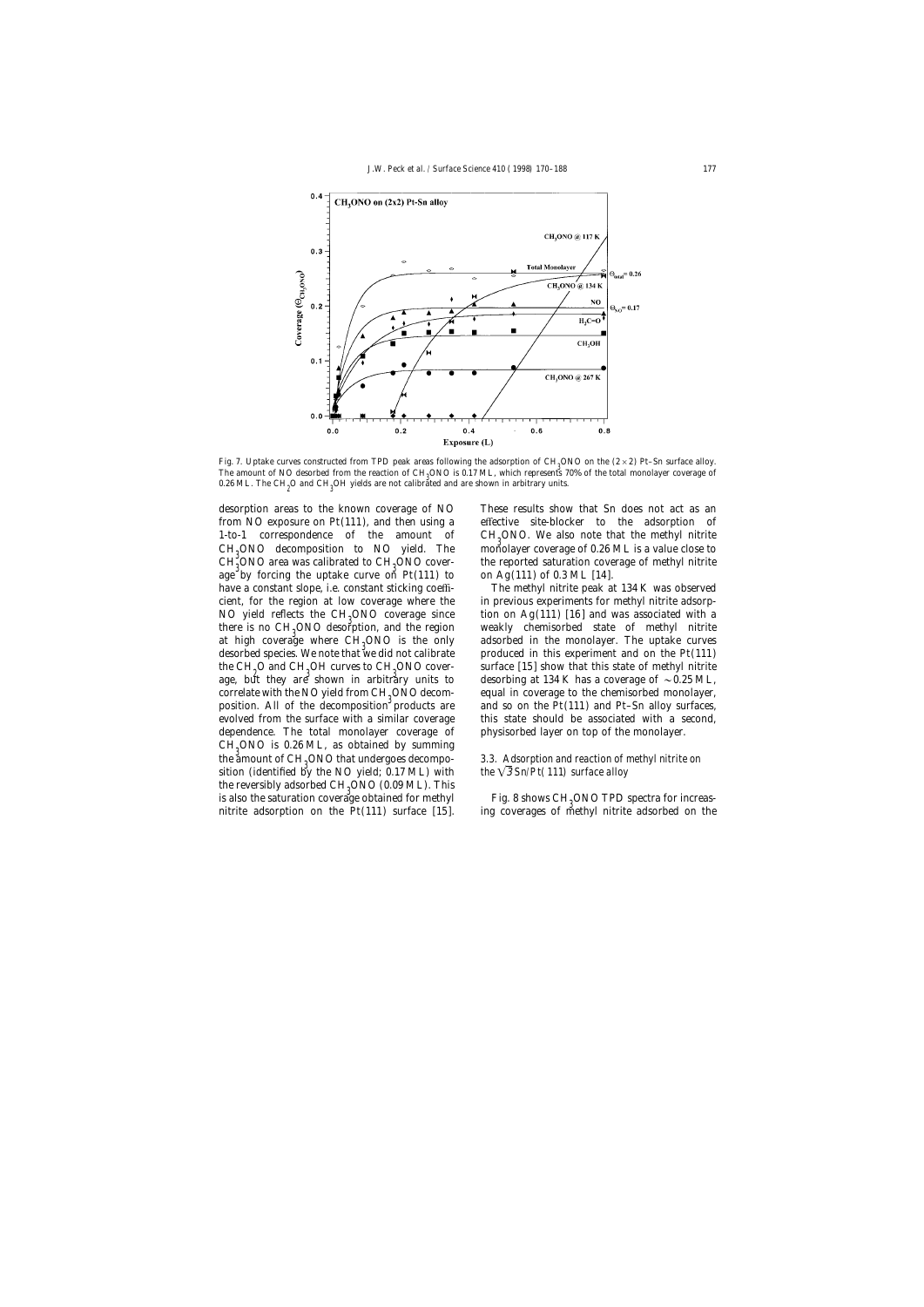

Fig. 8. CH<sub>3</sub>ONO TPD spectra after CH<sub>3</sub>ONO exposures on<br>the 2.2 Bt. The purformalism Expressions 2.4 maps 0.005, 0.01 the  $\sqrt{3}$  Pt–Sn surface alloy. Exposures used were 0.005, 0.01, 0.10, 0.15, 0.20, 0.25, 0.30, 0.35 L. The inset displays TPD spectra for desorption of multilayers of CH<sub>3</sub>ONO obtained at larger doses. Exposures used were: 0.35, 0.50, 0.80, 2.5, 5 L.

 $\sqrt{3}$  alloy. Two peaks occur at 195 and 257 K at submonolayer coverages  $(<0.2 \text{ L})$ , with the odd observation that the peak at 195 K grows in first. The peak at 257 K is assigned to desorption of a strongly chemisorbed state of methyl nitrite on the  $\sqrt{3}$  alloy surface. The origin of the peak at 195 K is still unclear, but we believe it to be desorption of a separate chemisorbed state of methyl nitrite. At slightly higher coverages formed from doses above 0.2 L, a peak at 134 K is observed, and this peak corresponds well with the Fig. 9. TPD spectra of products from the reaction of physisorbed second layer desorption peak seen on<br>both the  $(2 \times 2)$  alloy and the clean Pt(111) surface<br>[15]. The peak from multilayer desorption grows<br>in at 117 K after exposures above 0.4 L on the<br>based on CH<sub>2</sub>ONO mult in at  $117$  K after exposures above  $0.4$  L on the

 $\sqrt{3}$  alloy, as seen in the inset to Fig. 8, and was not saturated in intensity at exposures of 20 L.

Fig. 9 shows a number of TPD spectra that can be used to determine the desorbed reaction products from a methyl nitrite monolayer (0.4 L) adsorbed on the  $\sqrt{3}$  alloy. The fragment ion relative intensities for the multilayer methyl nitrite desorption peak at 117 K agree with those observed for methyl nitrite multilayer TPD on the  $(2\times2)$  alloy. Subtracting scaled (using the multilayer reference) methyl nitrite contributions from the TPD spectra gives the dashed lines shown in Fig. 9 and helps to identify several product peaks. The 30 and 14 amu spectra show a peak at 217 K that is assigned to desorption of NO. The higher temperature peak at 334 K is attributed to a crack-

![](_page_8_Figure_7.jpeg)

CH<sub>3</sub>ONO on the  $\sqrt{3}$  Pt–Sn surface alloy. CH<sub>3</sub> products after removal of CH<sub>0</sub>ONO cracking contributions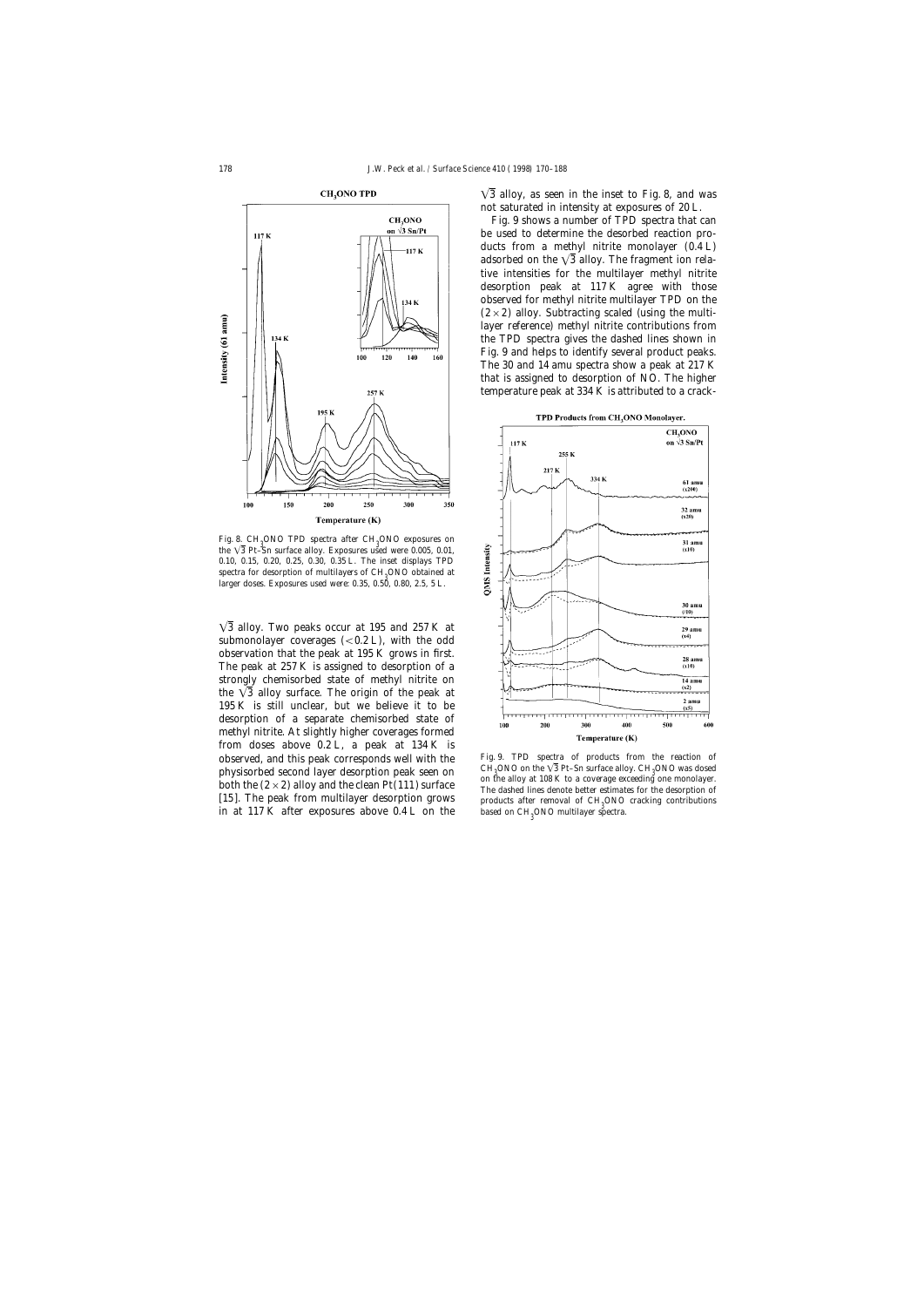ing fraction from formaldehyde desorption. A peak at 334 K is observed as the primary desorption feature in the 29 amu TPD spectrum. Two features are observed in the TPD spectra at 32 amu, a peak that corresponds in temperature to the chemisorbed methyl nitrite desorption peak at 255 K and a peak coincident in temperature with formaldehyde desorption at 334 K. Subtracting the methyl nitrite contribution from this TPD spectrum indicates that another product is desorbed at 255 K and 334 K, which we assign to reaction rate-limited methanol desorption.

As we found on the  $(2 \times 2)$  alloy, the main products from the decomposition of  $CH<sub>3</sub>ONO$  on<br>the  $\sqrt{2}$  ellevent NO, which has a primary decay the  $\sqrt{3}$  alloy are NO, which has a primary desorption peak at 217 K, and methanol and formaldehyde. We believe that a methoxy intermediate is formed at a low temperature, and further reaction of this species yields at least two different gasphase desorption products, methanol and formaldehyde. The peaks at 255 and 334 K in these TPD spectra follow the same fragment ion intensity ratios as those observed for the two product channels on the  $(2 \times 2)$  Sn/Pt surface. The peaks are better separated here than on the  $(2\times2)$  alloy,<br>and therefore, we have a better opportunity to a felt CH<sub>3</sub>ONO exposures on the  $\sqrt{3}$  Pt–Sn surface alloy. These<br>elucidate the contributions of the two products to a mee elucidate the contributions of the two products to the peaks in our TPD spectra.

The high-temperature peak at  $334 K$  in the 29 amu spectra is assigned to formaldehyde

32 (CH<sub>2</sub>OH), 30 (NO), and 29 (CH<sub>2</sub>O) amu are shown in Fig. 10 for increasing  $CH<sub>3</sub>ONO$  cover-

![](_page_9_Figure_5.jpeg)

spectra can be used to follow desorption of CH<sub>2</sub>OH, NO and  $H_2C = O$  products, respectively. Exposures used were: 0.005, 0.01, 0.1, 0.15, 0.20, 0.25 L.

desorption from the surface. The intensity of the<br>
peaks at 255 and 334 K in the 31 and 32 amu fractions at 29 and 28 amu. The peak at 217 K is<br>
spectra provide evidence for methanol desorption<br>
formed from the hydrogenat desorption (which has its primary peak at 31 amu). Formaldehyde desorption at 330 K is  $\approx 100 \text{ K}$ ages on the  $\sqrt{3}$  alloy. The 30 amu spectra show a higher in temperature than for formaldehyde peak at 217 K at low coverages, and then a broad desorption from a formaldehyde adlayer on feature from 200 to 400 K emerges at higher Pt(111) [32], and because the addition of Sn coverages with a peak near 334 K. This latter peak generally reduces the activation energy of adsorbed is assigned to a cracking fraction from desorption molecules, we assign this peak to a reaction rateof formaldehyde, which also generates cracking limited evolution of formaldehyde. The TPD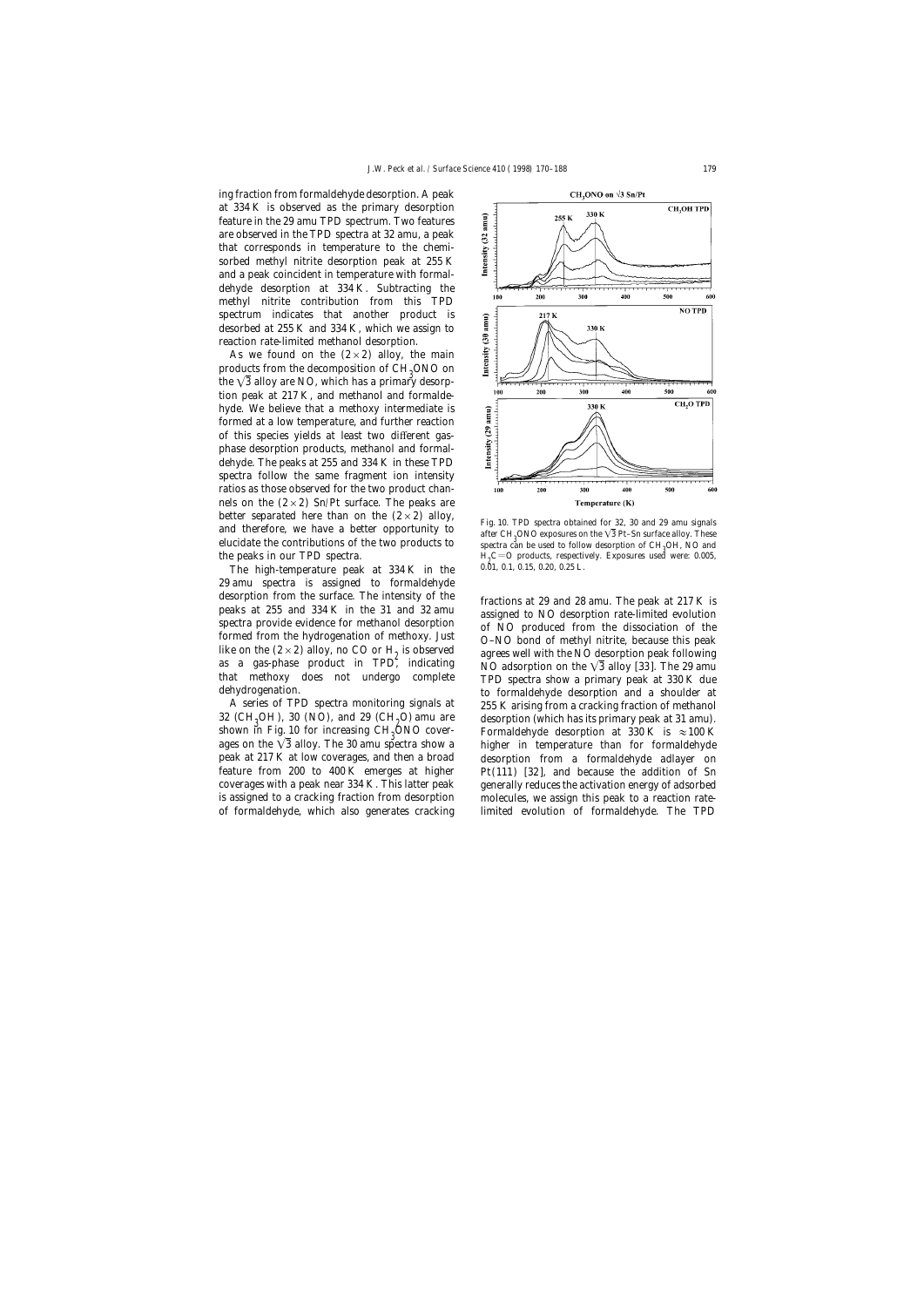spectra at 32 amu show two peaks at 255 and We also used LEED in these investigations.

adsorption kinetics, coverages, and branching 2D structure of the substrate. ratios for reversible and irreversible adsorption is very similar to that for the  $(2 \times 2)$  alloy shown in Fig. 7. We note that the saturation monolayer **4. Discussion** coverage is 0.26 ML, independent of the concentration of Sn on the surface. The  $\sqrt{3}$  alloy is less *4.1. Adsorption of nitromative*, however, and the NO yields on the alloys *Pt–Sn surface alloys* reactive, however, and the NO yields on the alloys show that the irreversibly adsorbed fraction of methyl nitrite changes from 70% on the  $(2 \times 2)$ <br>surface alloy to 58% on the  $\sqrt{3}$  alloy.

330 K. The intensities of these peaks indicate that Exposing the surface alloys to monolayer coverthey are not simply the result of cracking of methyl ages of nitromethane and methyl nitrite, using nitrite or formaldehyde and are assigned to desorp- exposures near saturation, only caused an increase tion of a methanol product. The temperature of in the diffuse background intensity for both alloy these methanol desorption states is considerably surfaces; chemisorption occurs into a disordered higher than the 165 K observed for methanol adlayer phase. The p(2 × 2) and  $(\sqrt{3} \times \sqrt{3})R30^\circ$ desorption after methanol adsorption on the  $\sqrt{3}$  LEED patterns were still visible and sharp, indicat-Sn/Pt alloy surface [22], and so both peaks are ing that the adsorption of these molecules does due to reaction rate-limited processes. The not significantly alter the 2D structure of these Fig. 11 shows an uptake plot for methyl nitrite surface alloys. After TPD, the LEED pattern adsorption on the  $\sqrt{3}$  alloy surface constructed retained its initial pattern, signifying that the therfrom the peak areas measured in TPD. The overall mal reaction of methyl nitrite does not alter the

## *NO<sup>2</sup> ) on*

Adsorption of  $CH<sub>3</sub>NO<sub>9</sub>$  on either of the  $Sn/Pt(111)$  surface alloys studied here does not

![](_page_10_Figure_8.jpeg)

Fig. 11. Uptake curves constructed from TPD peak areas following the adsorption of CH<sub>3</sub>ONO on the  $\sqrt{3}$  Pt–Sn surface alloy. The constructed from the presente of CH<sub>3</sub>ONO is 0.14 MJ, which generate  $50\%$  of the tatel amount of NO desorbed from the reaction of CH<sub>3</sub>ONO is 0.14 ML which represents 58% of the total monolayer coverage of 0.26 ML.<br>The CH2O and CH2OH stills are not adilarity and an algorithment in additions with The CH<sub>2</sub>O and CH<sub>3</sub>OH yields are not calibrated and are shown in arbitrary units.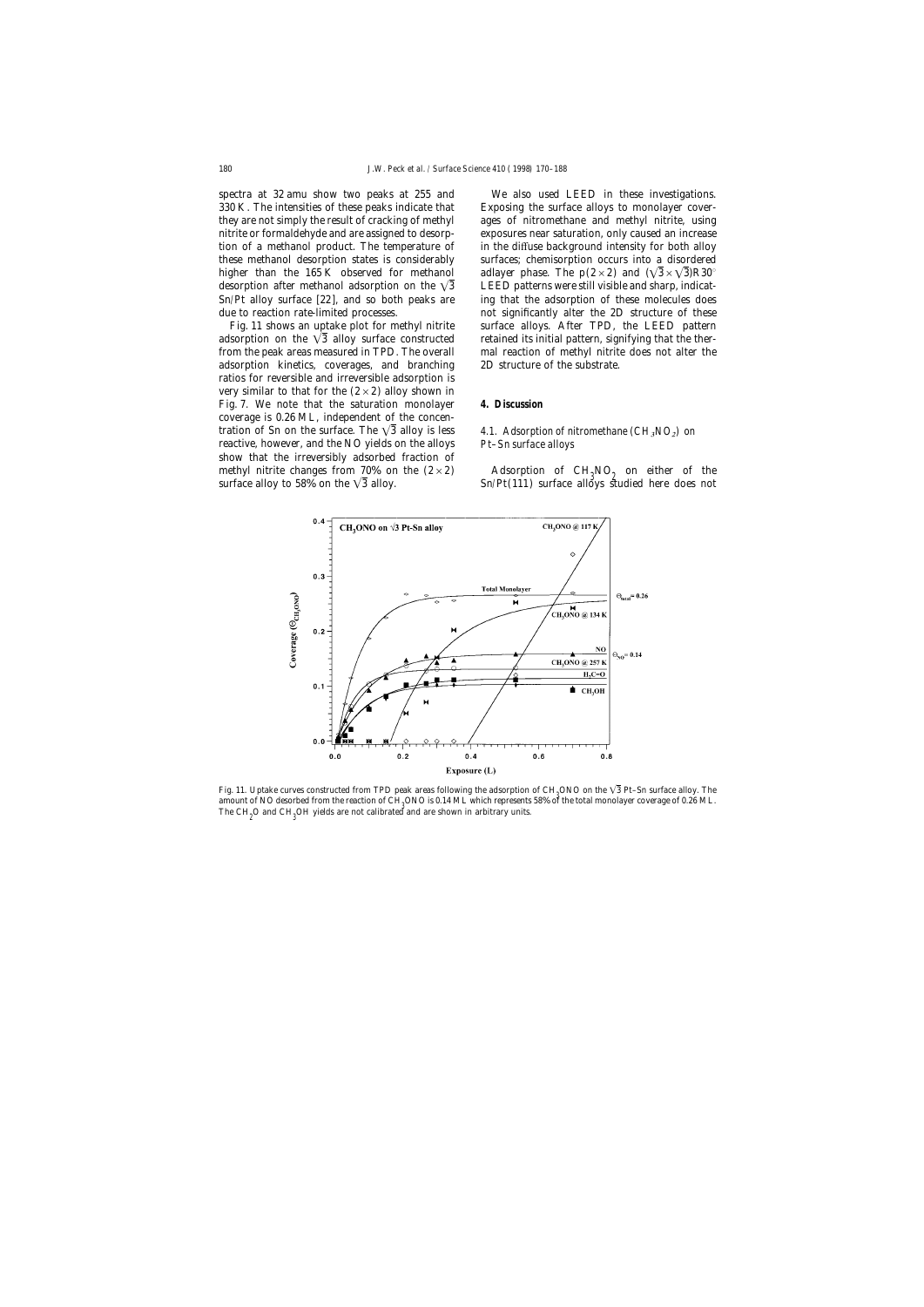![](_page_11_Figure_2.jpeg)

of  $CH_2NO_2$  on  $\tilde{P}t(111)$  and the  $(2 \times 2)$  and  $\sqrt{3}$  Pt–Sn surface

lead to thermal activation of either the C–N or between nitromethane and the alloy surfaces comthe N–O bonds of nitromethane upon heating pared to  $Pt(111)$ . If anything, the alloys bond under UHV conditions; the adsorption of nitro- nitromethane slightly more weakly. Redhead methane on these alloys is completely reversible. analysis provides a rough estimate of the decrease The desorption temperature of nitromethane from in the adsorption energy from 10.8 kcal mol<sup>-1</sup> for the monolayer decreased from 178 K on the  $(2 \times 2)$  Pt(111) and  $(2 \times 2)$  alloy to 10 kcal mol<sup>-1</sup> for the alloy to 176 K on the  $\sqrt{3}$  alloy. The minimal  $\sqrt{3}$  Sn/Pt alloy. The Sn–O bond is stronger than alloy to 176 K on the  $\sqrt{3}$  alloy. The minimal  $\sqrt{3}$  Sn/Pt alloy. The Sn–O bond is stronger than change in desorption temperature is illustrated in the Pt–O bond, and Sn is more easily oxidized change in desorption temperature is illustrated in the Pt–O bond, and Sn is more easily oxidized Fig. 12, which also compares the monolayer than Pt, and so it was reasonable to expect that desorption peak for nitromethane on Pt(111) [7]. So atoms at the surface of the alloy would lead to desorption peak for nitromethane on Pt(111) [7]. Sn atoms at the surface of the alloy would lead to<br>On Pt(111), the first 25% of the chemisorbed<br>monolayer decomposes during TPD, and so the Pt(111). Evidently, the bonding i observed similar results in studies of methanol, ethanol, and water [22], and ethylene oxide [36], in which these oxygen-containing molecules were also bound less strongly on the Pt–Sn alloys than on Pt(111).

> UPS and HREELS of the chemisorbed nitromethane monolayer on Pt(111) [7] show only small changes in the electronic structure and vibrational spectra of nitromethane compared to condensed phase results, consistent with the small adsorption energy of molecular nitromethane. HREELS data indicate that chemisorbed nitromethane adopts a ''pseudo-bidentate'' bonding geometry with  $C_y(z)$  symmetry in which the two<br>conveniences are exactlized inequiredntly to the sun oxygens are coordinated inequivalently to the surface with the molecular axis tilted within the molecular plane. We have not yet examined spectroscopically the bonding of nitromethane on these Pt–Sn alloys, but given the nearly identical adsorption energies, it is likely that the bonding is similar to that on Pt(111).

The presence of Sn at the surface of the alloy also acts to suppress the reactivity of adsorbed nitromethane compared to Pt(111). Heating of adsorbed nitromethane during TPD leads primarily to gas phase HCN and  $H_2O$ , with a minor amount of NO and CO, as a result of decomposi-Fig. 12. CH<sub>2</sub>NO<sub>9</sub> TPD spectra for near monolayer coverages tion of about 25% of the adsorbed nitromethane. Notice  $H_3NO_2$  on Pt(111) and the (2 × 2) and  $\sqrt{3}$  Pt–Sn surface The principal decomposition pathway on Pt(111) allows. is via cleavage of  $N-O$  bonds, mostly leaving the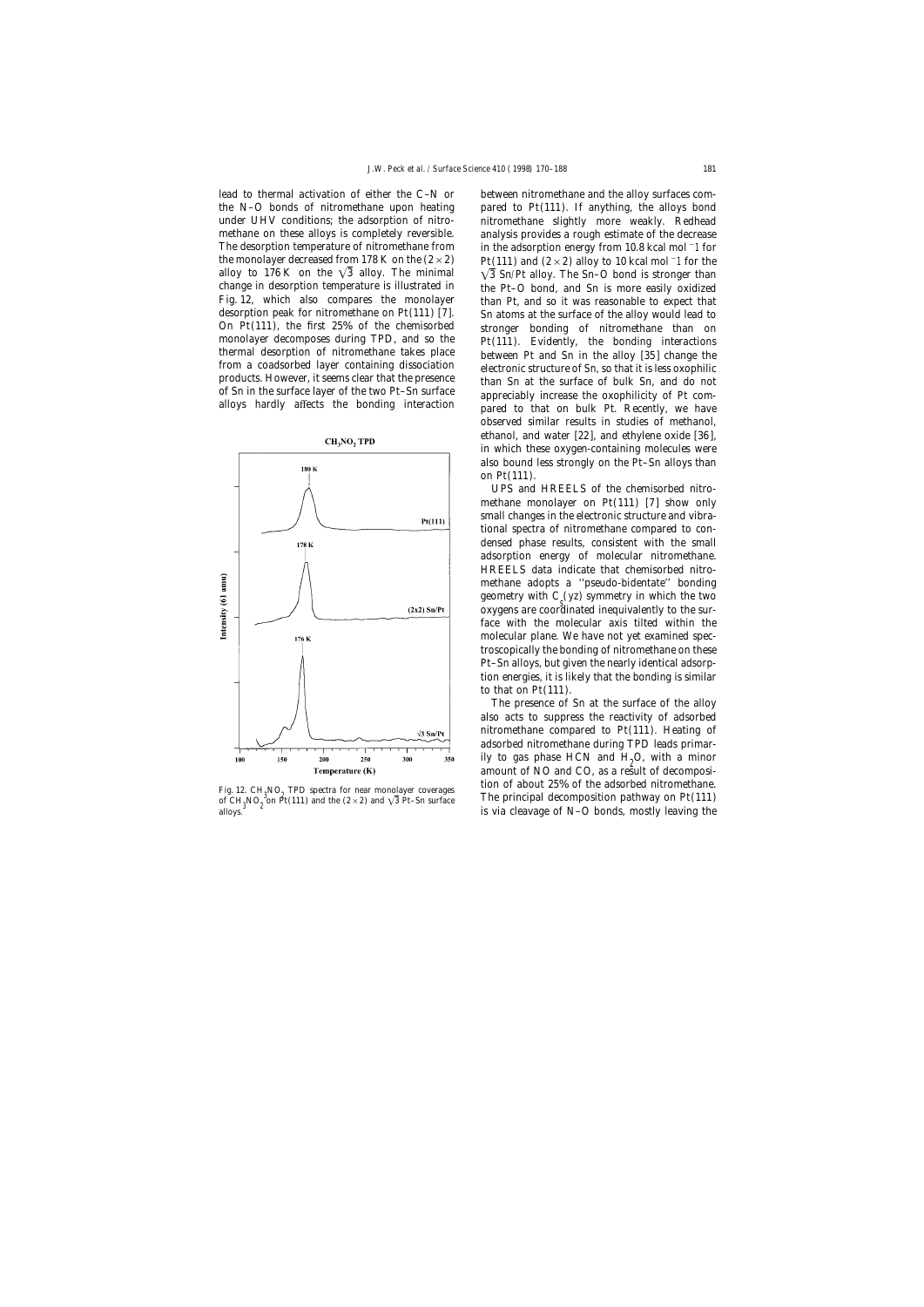C–N bond intact. One may have also expected that the influence of surface Sn would be to activate the oxygen bonds in molecules leading to broken, the dissociation should yield NO and a increased thermal decomposition. Based on this methoxy species on the surface. Our TPD data work, and also our previous studies of other confirm the more reactive nature of adsorbed oxygenates [7,8,15,22], this does not occur under methyl nitrite and show significant NO desorption UHV conditions. An increased activation energy from methyl nitrite decomposition on the Pt-Sn for dissociation on the alloys compared to  $Pt(111)$  surface alloys. Detection of methanol and formalfor nitromethane and the other molecules men-<br>tioned above causes kinetic limitations on achiev-<br>in which the dissociation of methyl nitrite proceeds

much less reactive compared to NO<sub>2</sub>, a radical, on<br>both Pt(111) and these Pt-Sn alloys. NO<sub>2</sub> adsorbs<br>on Pt(111) with an adsorption energy of at least<br>19 kcal mol<sup>-1</sup> in a bridge-bonded configuration<br>with C<sub>2</sub> symmetry, For the meaning of the chamber of the comparation of  $\sigma$  symmetry, in an upright position through<br>a dative bond to an oxygen atom and a covalent<br>bond to the nitrogen atom [37–39]. About 80% of the value of the activation position of  $\lt 11$  kcal mol−1 [15]. Redhead analy-<br>heating, at temperatures as low as 170 K. Recently, sis [34] of the highest temperature peak from the<br>we have also shown that NO is strongly adsorbed alloys shows a redu we have also shown that NO<sub>2</sub> is strongly adsorbed<br>on these Pt-Sn alloys, and heating to 150 K leads<br>to extensive oxidation of the alloy surface [40]. <br>to 15.6 kcal mol<sup>-1</sup> on the  $\sqrt{3}$  alloy.<br>On Pt(111), methyl nitrite

# 4.2. Reactions of methyl nitrite (CH<sub>3</sub>ONO) on

and methyl nitrite comes from the difference in the methoxy intermediate produced by O–NO N-O bond strengths in these two molecules. The bond cleavage completely dissociates below 195 K bond dissociation energy of the CH<sub>2</sub>O–NO bond to form CO and  $H_2$  desorption products. At high  $\frac{1}{2}$  and  $\frac{1}{2}$  bond  $\frac{1}{2}$  and  $\frac{1}{2}$  bond  $\frac{1}{2}$  and  $\frac{1}{2}$  bond  $\frac{1}{2}$  bond  $\frac{1}{2}$  and  $\frac{1}{2}$ is only 42 kcal mol<sup>−1</sup> [13], which is much weaker initial coverages, coadsorbates poison the surface than the 78 kcal mol−1 N–O bond energy in and stabilize methoxy so that hydrogenation

NO<sub>2</sub>. Cleavage of the N-O bond in methyl<br>the should be more fosile, and if this bond is nitrite should be more facile, and if this bond is

tioned above causes kinetic limitations on achieving oxidation of the alloy which is preferred<br>thermodynamically. These barriers must arise from<br>bonding interactions between the Pt and Sn to<br>bonding interactions between t Vale isomerization of intometiane to methyr int-<br>
ite for us to observe it. If this isomerization would<br>
have occurred to any appreciable extent, we would<br>
have observed the decomposition products charac-<br>
teristic of met

*4.2. Reactions of methyl nitrite (CH<sub>3</sub>ONO) on* adsorbed at 100 K, but the activation barrier to *3Pt–Sn surface alloys* decomposition is small (<11 kcal mol<sup>-1</sup>), and decomposition is small (<11 kcal mol<sup>-1</sup>), and methyl nitrite decomposition occurs below 195 K The contrast in chemistry between nitromethane at monolayer coverages. At low concentrations,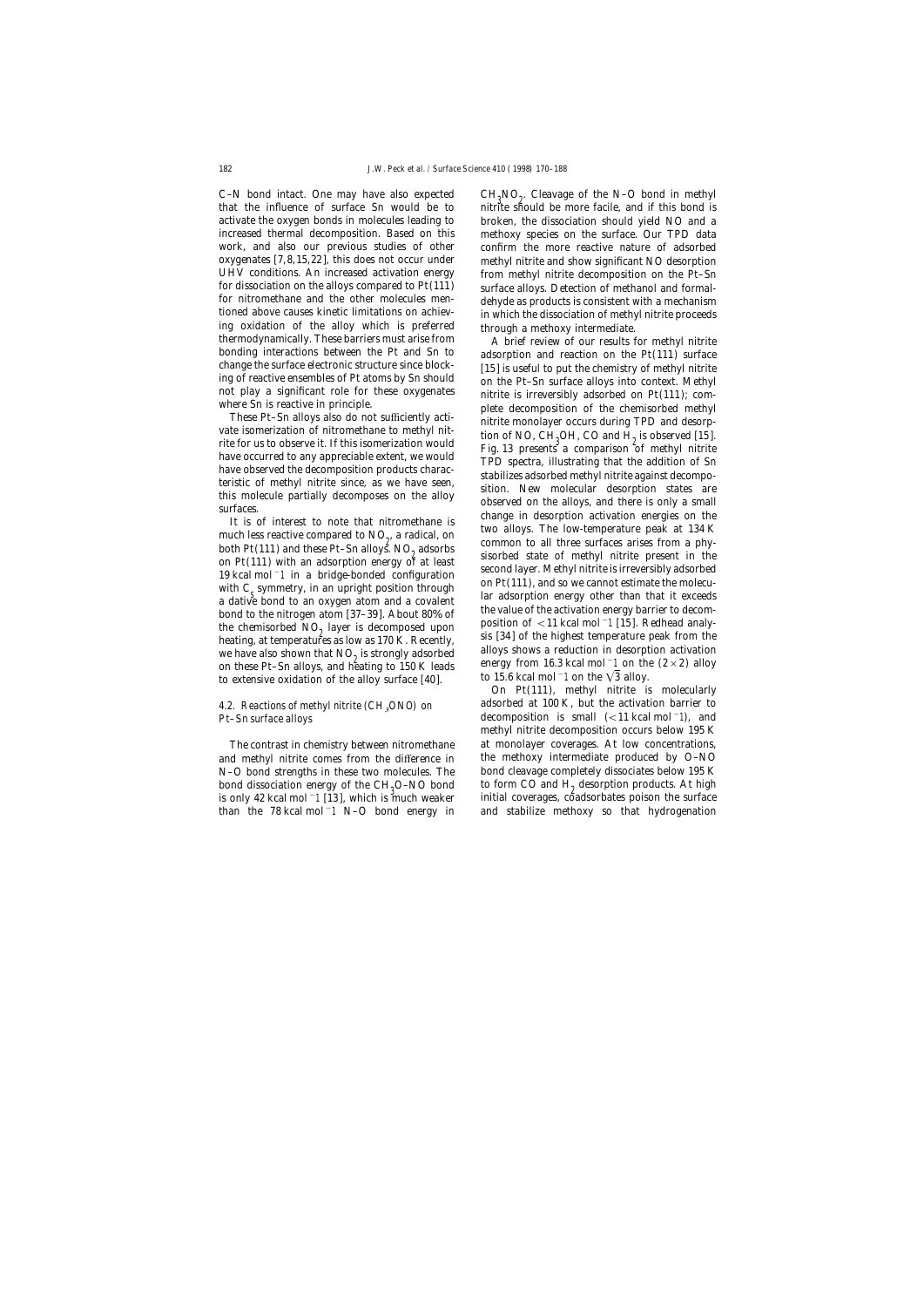![](_page_13_Figure_1.jpeg)

Fig. 13. CH<sub>2</sub>ONO TPD spectra for coverages exceeding one Fig. 13. CH<sub>3</sub>ONO TPD spectra for coverages exceeding one<br>monolayer of CH<sub>3</sub>ONO on Pt(111) and the (2 × 2) and  $\sqrt{3}$  Fig. 14. TPD spectra at 28 and 2 amu after 0.30 L CH<sub>3</sub>ONO<br>Pt. Sp. surfaces allows

occurs to form methanol, which desorbs in a desorption rate-limited peak at 195 K. A small amount of formaldehyde desorption is also The addition of Sn in the surface of the alloy on Pt(111) show that the molecule is completely dissociated by  $165 \text{ K}$ , consistent with our TPD

 $H_p$ , NO, CH<sub>3</sub>OH, and H<sub>2</sub><br>the reaction of a methyl pri

![](_page_13_Figure_5.jpeg)

The CONO on Pt(111) and the (2×2) and  $\sqrt{3}$ <br>
Pt–Sn surface alloys.<br>
Pt–Sn surface alloys.<br>
Pt–Sn surface alloys.<br>
Pt–Sn surface alloys.<br>
These spectra can be used to follow desorption of CO and H<sub>2</sub><br>
respectively. These spectra can be used to follow desorption of CO and  $H_{\alpha}$ ,

observed, although this product accounts for less decreases the reactivity of the surface and alters than 5% of the adsorbed methyl nitrite. HREELS the selectivity for the dissociation products. Fig. 14 and UPS warm-up experiments for methyl nitrite gives a comparison between the principle products from Pt(111), CO and  $H_{\alpha}$ , on all three surfaces. Addition of Sn eliminates pathways on Pt(111) data. These results also indicate that at least a for complete dehydrogenation of methyl nitrite to portion of the methyl nitrite monolayer is dissocia-<br>tively adsorbed on the Pt(111) surface at 110 K. panel, all of the CO signal below 400 K for all panel, all of the CO signal below 400 K for all In order to visualize more clearly how alloyed three surfaces is due to cracking fractions of other Sn alters the surface reactivity of Pt–Sn alloys products. The small CO peaks at 420–430 K on compared to Pt(111), Figs. 14–16 compare CO, the alloys can be attributed to CO contamination on the surface prior to dosing methyl nitrite. As the reaction of a methyl nitrite monolayer on each shown in the bottom panel, there is no  $H_2$  desorp-<br>of the three surfaces. The data shown in these tion from either alloy surface. In addition to these tion from either alloy surface. In addition to these figures for the Pt(111) surface come from our TPD results, AES measurement of the alloy surrecent experiments reported elsewhere [15]. faces after TPD experiments showed that no carbo-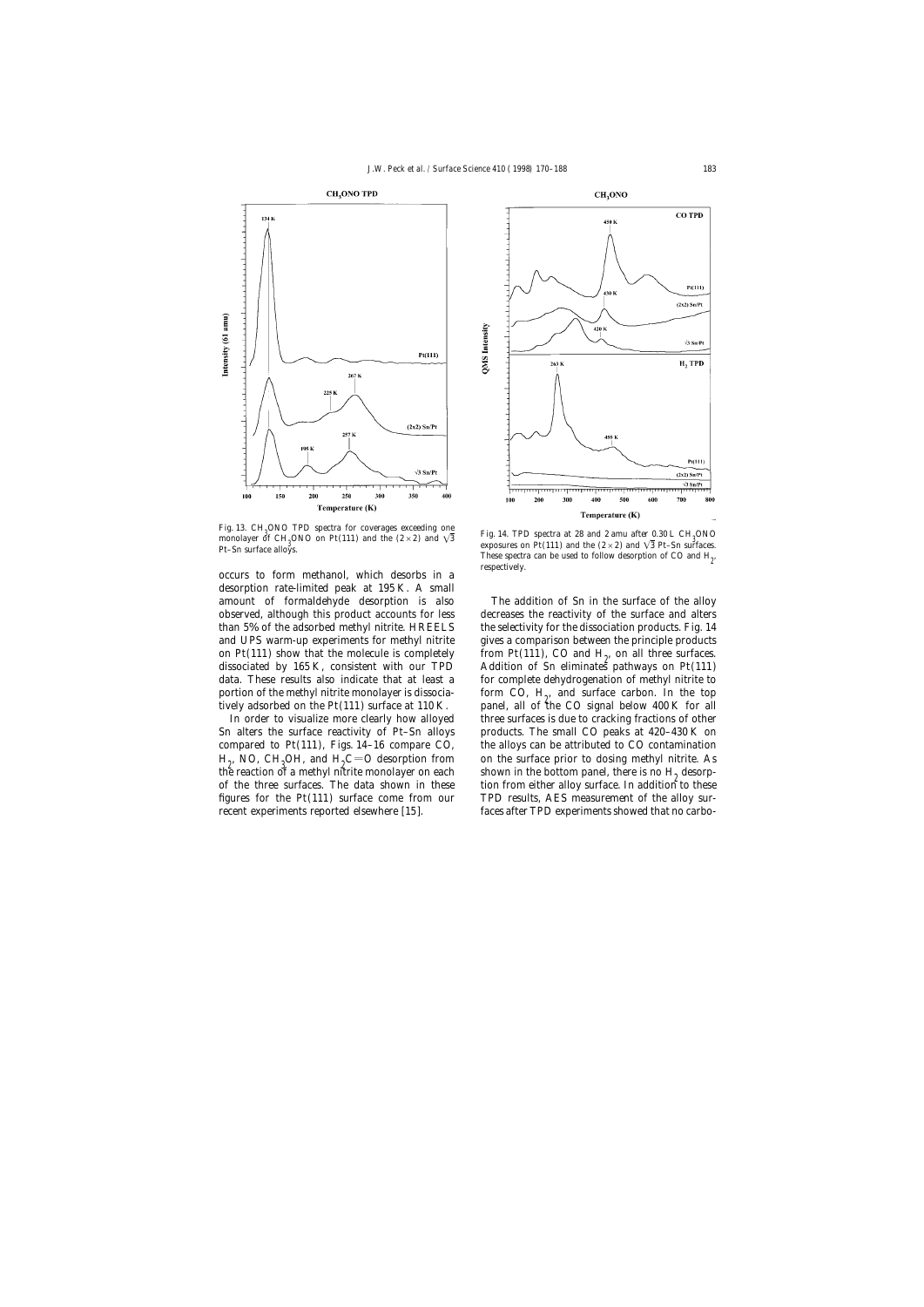![](_page_14_Figure_2.jpeg)

Fig. 15. TPD spectra at 30 amu from Pt(111) and the (2 × 2)<br>and  $\sqrt{3}$  Pt–Sn surface alloys after 0.30 L and 0.05 L exposures comption composures on Pt(111) and the (2 × 2) and  $\sqrt{3}$  Pt–Sn<br>of CH<sub>3</sub>ONO. These spectra ca of CH<sub>3</sub>ONO. These spectra can be used to follow desorption<br>of NO. The upper curve shown for each of the three surfaces. These spectra can be used to follow desorption<br>of NO. The upper curve shown for each of the three su of NO. The upper curve shown for each of the three surfaces reproduces NO TPD spectra taken after NO saturation exposures on the respective surfaces.

comparison of the NO desorption peak areas for NO adsorption and CH<sub>2</sub>ONO decomposition on

![](_page_14_Figure_6.jpeg)

methanol (CH<sub>2</sub>OH) and formaldehyde (H<sub>2</sub>C=O).

completely irreversibly adsorbed. Similarly, on the naceous residue was produced, in contrast to that alloys, the amount of methyl nitrite dissociation on Pt(111) [15]. can be calculated, and this decreases from 0.17 ML Cleavage of the O–NO bond is still facile on the on the  $(2\times 2)$  alloy to 0.14 ML on the  $\sqrt{3}$  alloy. alloys, but the extent of dissociation of the mono- Uptake curves indicate that the saturation monolayer decreases with increasing Sn concentration. layer coverage of methyl nitrite on the three sur-Fig. 15 compares three NO TPD curves for each faces is the same, and so the extent of dissociation of the three surfaces: NO desorption after adsorp- of the methyl nitrite monolayer decreases from tion of a monolayer of NO [33] and NO desorption 100% on the Pt(111) surface to 70% on the  $(2\times2)$ from monolayer and submonolayer coverages of and  $58\%$  on the  $\sqrt{3}$  surface. NO evolution from methyl nitrite. NO adsorption on Pt(111) leads to methyl nitrite decomposition is always desorption a well-known coverage of  $H_{\text{NO}}=0.5$  ML [33], and rate-limited on all three surfaces, and so coadsorp-<br>comparison of the NO desorption peak areas for tion and site-blocking effects of NO play a role in the observed chemistry. We feel that the highthe Pt(111) surface directly provides the saturation temperature ''tail'' to the NO evolution from coverage of methyl nitrite of  $H_{CH_2OMO} = 0.24$  ML and the alloys is not due to NO desorption, but some-<br>on the Pt(111) surface since methyl nitrite is a the alloys is not due to NO desorption, but somemethyl nitrite decomposition at high coverages on<br>the alloys is not due to NO desorption, but some-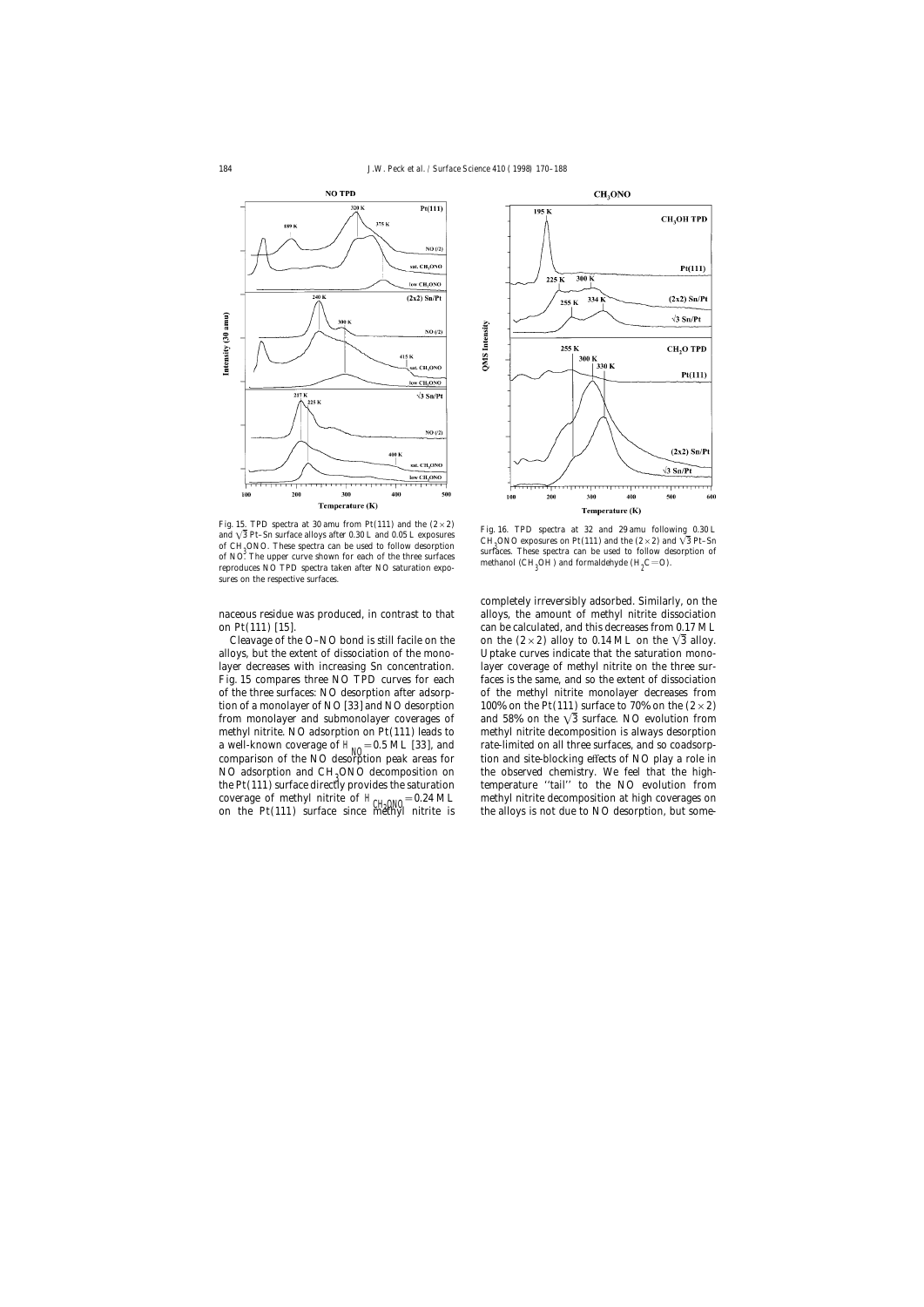the Pt–Sn surface alloys are methanol and formal- clean, and no carbon is present on the surfaces dehyde, and Fig. 16 compares TPD spectra for after TPD. The selectivity of the Pt(111) surface  $CH<sub>2</sub>OH$  and  $H<sub>2</sub>C=O$  on the three surfaces. for producing formaldehyde is increased by the 3 Let  $CH<sub>2</sub>OH$  and  $H<sub>2</sub>CO$  on the three surfaces.  $H<sub>2</sub>CO$  on the three surfaces and interesting a delition of Methanol TPD spectra show several interesting addition of Sn. The alloy surfaces produce a tentrends. First, alloying causes an increase in the fold greater concentration of formaldehyde in TPD yield of methanol, and secondly, the methanol compared to the  $Pt(111)$  surface. product is desorbed at much higher temperatures While further spectroscopic studies are necessary on the alloys. Methanol desorbs from  $Pt(111)$  in to probe this interesting chemistry, by using these a desorption rate limited peak at 195 K, but TPD results we can propose a tentative model for desorbs in reaction rate-limited peaks at 225 and the reaction of methyl nitrite on the Pt–Sn surface 300 K on the  $(2 \times 2)$  alloy, and 255 and 334 K on alloys. Essentially the same mechanism is operative the  $\sqrt{3}$  alloy. On each of the alloys, the low and on both surfaces, with only small changes in the high-temperature peaks arise from different rate adsorption/desorption energies and activation limiting steps, where hydrogenation of methoxy is energies on the two surfaces. The desorption of affected by the availability of surface hydrogen. NO in TPD at 240 and 217 K from the  $(2\times2)$ We believe that the peak at low temperatures and  $\sqrt{3}$  alloy surfaces, respectively, places an upper (225 K) arises from facile hydrogenation of limit of 11–13 kcal mol−1 on the dissociation methoxy using hydrogen from low-temperature energy of the O–NO bond of methyl nitrite. After production of formaldehyde, and then another the dissociation of some of the methyl nitrite, the peak appears at higher temperatures (300–340 K), surface is covered with NO, methoxy species, and coincident with the desorption of formaldehyde, unreacted methyl nitrite. Molecular desorption of which frees up sites for further methoxy decompo-<br>methyl nitrite and the initial desorption of methasition and liberation of hydrogen. noll both occur at  $\approx$  250 K on the alloys, indicating

TPD from these alloy surfaces is formaldehyde, methanol evolution from hydrogenation of which desorbs primarily at 300 and 334 K on the methoxy is dependent on hydrogen evolved from  $(2\times2)$  and  $\sqrt{3}$  alloys, respectively, as shown in methoxy decomposition at sites made available by Fig. 16. Much of the formaldehyde produced from the desorption of unreacted methyl nitrite and/or methoxy decomposition on the alloy surfaces coadsorbed NO. After all the molecular methyl desorbs at higher temperatures than was previously nitrite desorbs, we imagine that the surface conobserved (240 K) for formaldehyde desorption tains only adsorbed methoxy. Above 300 and after formaldehyde adsorption on Pt(111) [32]. 330 K on the  $(2 \times 2)$  and  $\sqrt{3}$  Pt–Sn alloys, respec-Because we expect that formaldehyde adsorption tively, methoxy decomposes and large simultawould be weaker on the alloys, the desorption neous TPD peaks occur for formaldehyde and kinetics of the formaldehyde product are reaction methanol at these temperatures. rate-limited by the dissociation of methoxy, and The reaction rate limited formaldehyde evoluso the formaldehyde desorption activation energy tion sets an upper limit for the activation energy sets a lower limit on the activation energy for dissociation of surface methoxy on the Pt–Sn for dehydrogenation of methoxy to be about alloys of 15–16 kcal mol−1 on the alloy surfaces. 15–16 kcal mol−1 on the alloy surfaces. The The coincidence of the formaldehyde and methanol smaller evolution of formaldehyde at 240 K could TPD peaks indicates that hydrogenation of be from a desorption rate limited process. No CO methoxy to form methanol occurs quite efficiently or  $H_2$  desorption was observed, indicating that from the hydrogen produced in the dehydrogena-<br>formaldehyde is reversibly adsorbed on the alloys tion of methoxy. The formaldehyde produced in

how arises as a consequence of the high-temper- and that the barrier to formaldehyde dehydrogenaature evolution of methanol and formaldehyde. tion on the alloys exceeds 15–16 kcal mol−1. The The major hydrocarbon desorption products on reaction of methyl nitrite on the alloy surfaces is

The other hydrocarbon product observed in that the low-temperature, reaction-rate-limited

tion of methoxy. The formaldehyde produced in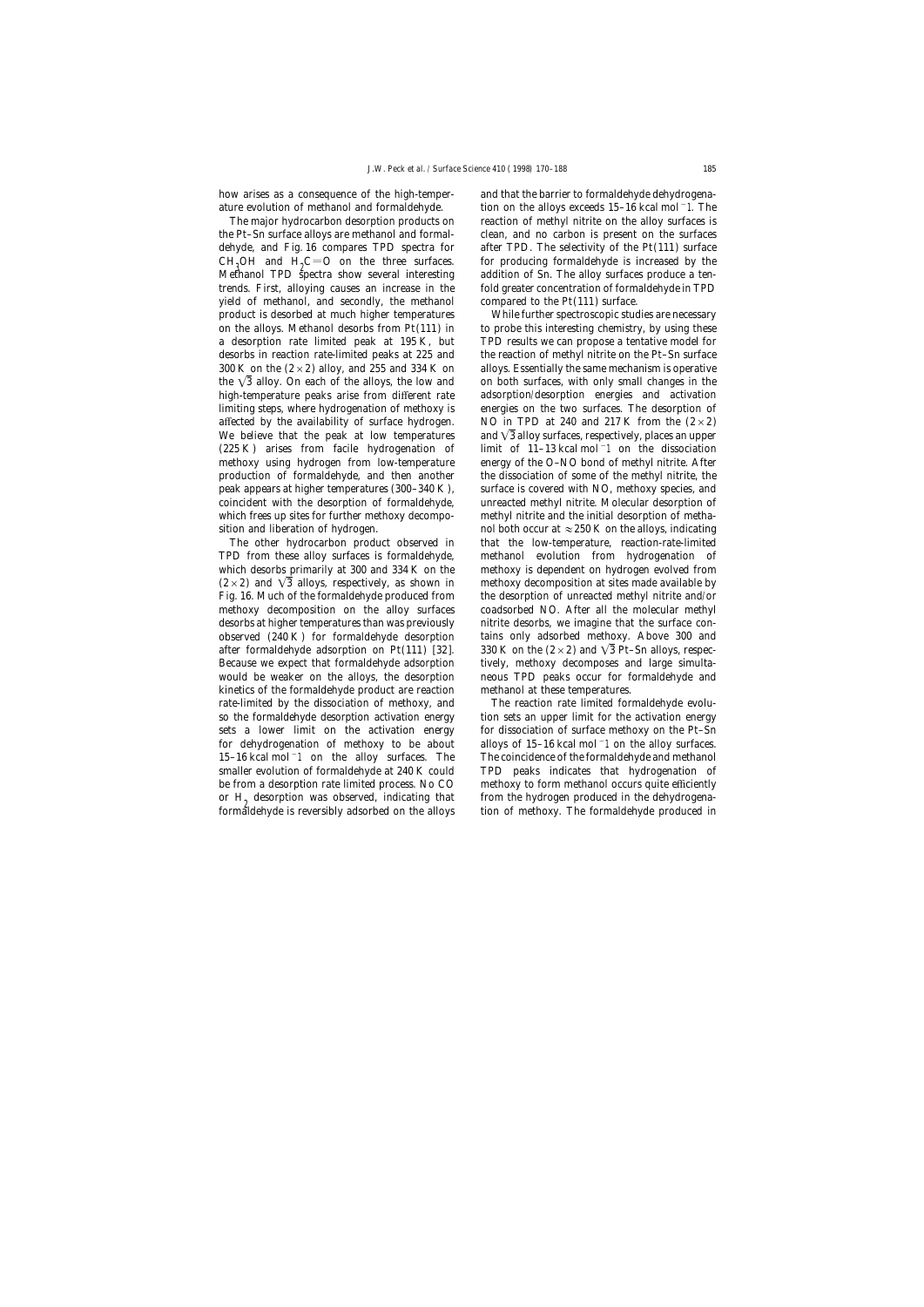this dehydrogenation reaction is reversibly occurred at  $\approx$  140 K on clean, defective Pt(111) adsorbed on the alloy surfaces, i.e. it undergoes and form CO and  $H_2$  as the main products.<br>no further decomposition and desorbs molecularly HREELS work by Franaszczuk et al. [58] after

methyl nitrite–surface interactions by alloying Pt on the surface after annealing slightly above 200 K. with Sn, and we see some influence of varying the Thus, the methoxy intermediate proposed on this concentration of Sn in the alloy. The formation of surface also dissociated well below room temper-CO and H<sub>2</sub> is eliminated on the (2 × 2) alloy, ature to ultimately form desorption rate-limited enhancing desorption of a formal dehyde product CO and H<sub>2</sub> gas-phase products. enhancing desorption of a formaldehyde product  $\bigcirc$  CO and  $H_2$  gas-phase products.<br>by a factor of 10 and a methanol product by a Preadsorbed oxygen on the Pt(111) surface by a factor of 10 and a methanol product by a factor of three compared to Pt(111). On the  $\sqrt{3}$  causes an increased temperature for cleavage of alloy, the surface reactivity is reduced further, the O–H bond in methanol and increased stability increasing the amount of methyl nitrite that is of the methoxy intermediate on the surface [43,54]. reversibly adsorbed and decreasing the yields of The dissociation temperature of methoxy increased formaldehyde and methanol. The relative amounts to 170 K in Sexton's [43] study of oxygen precovof formaldehyde and methanol produced during ered Pt(111). Sexton [43] proposed that transition TPD are about the same on the two alloys. metal surfaces with low heats of adsorption for

The observation of a gas phase formaldehyde  $CO$  and  $H_2$  such as Ag and Cu will preferentially product from methyl nitrite decomposition is not form formaldehyde and methanol from adsorbed unique to the Pt–Sn surface alloys. Pressley et al. methoxy intermediates, whereas surfaces with high [14] used EID to induce O–N bond cleavage in CO heats of adsorption, such as W, Ru, Pd, Pt methyl nitrite adsorbed on the Ag(111) surface and Ni, universally decompose surface methoxy to ultimately to form a minor gas phase formaldehyde form gas-phase CO and  $H<sub>2</sub>$  [59–63].<br>product. Gas phase formaldehyde was also pro-<br>Within the context of this model, one would product. Gas phase formaldehyde was also produced from the dissociation of methanol on Cu expect that the Pt–Sn alloys would be less reactive and Ag surfaces [41–43]. In all of these experi- for methoxy decomposition than Pt(111) based ments, formaldehyde desorbs at temperatures of on experiments on CO adsorption on Pt(111) and  $\approx$  250 K. We believe that the high-temperature the Pt–Sn alloy surfaces. Alloying Sn decreases formaldehyde desorption observed on the Pt–Sn the CO desorption temperature from 375 K on surface alloys in this study is the result of the Pt(111) to 353 and 339 K on the  $(2 \times 2)$  and  $\sqrt{3}$ stabilization of the methoxy intermediate on the alloys, and this corresponds to a reduction in the alloys because of an increased activation barrier adsorption energy of CO from 29 to 25 to for the cleavage of the C–H bonds. 24 kcal mol−1 as the concentration of Sn was

about the chemistry of methoxy on Pt(111). While surface [64]. These alloy surfaces are also less methanol decomposition was the subject of numer-<br>our stative for dissociative  $H_2$  adsorption, indicating<br>ous studies on Pt(111) and oxygen-precovered a weaker Pt-H bond [64]. Reducing the exother-Pt(111) [41–58], more recent experiments indicate micity of the methoxy decomposition reaction by that the dissociation of methanol on Pt(111) was decreasing the adsorption energy of the products an artifact induced by defect sites [22,57]. On with the addition of Sn stabilizes the methoxy these defect sites, Secondary Ion Mass formed from the dissociation of methyl nitrite Spectrometry (SIMS) studies have shown that the to much higher temperatures of 300–340 K. decomposition of methanol proceeds through a Deactivation of the surface for formaldehyde dehymethoxy intermediate [54]. Sexton [43], using drogenation leads to elimination of the CO product HREELS, and Akhter and Henderson [54], using and the formation of methanol and formaldehyde SIMS, showed that decomposition of methoxy on the alloy surfaces. The large stabilization of

HREELS work by Franaszczuk et al. [58] after in TPD. methanol adsorption on the  $(2 \times 1)$ Pt(110) surface These results also indicate that we can tune the showed signs of a transient formaldehyde species

form formaldehyde and methanol from adsorbed

Suprisingly, not much information is available increased from the clean Pt(111) to the  $\sqrt{3}$  alloy a weaker Pt–H bond  $[64]$ . Reducing the exother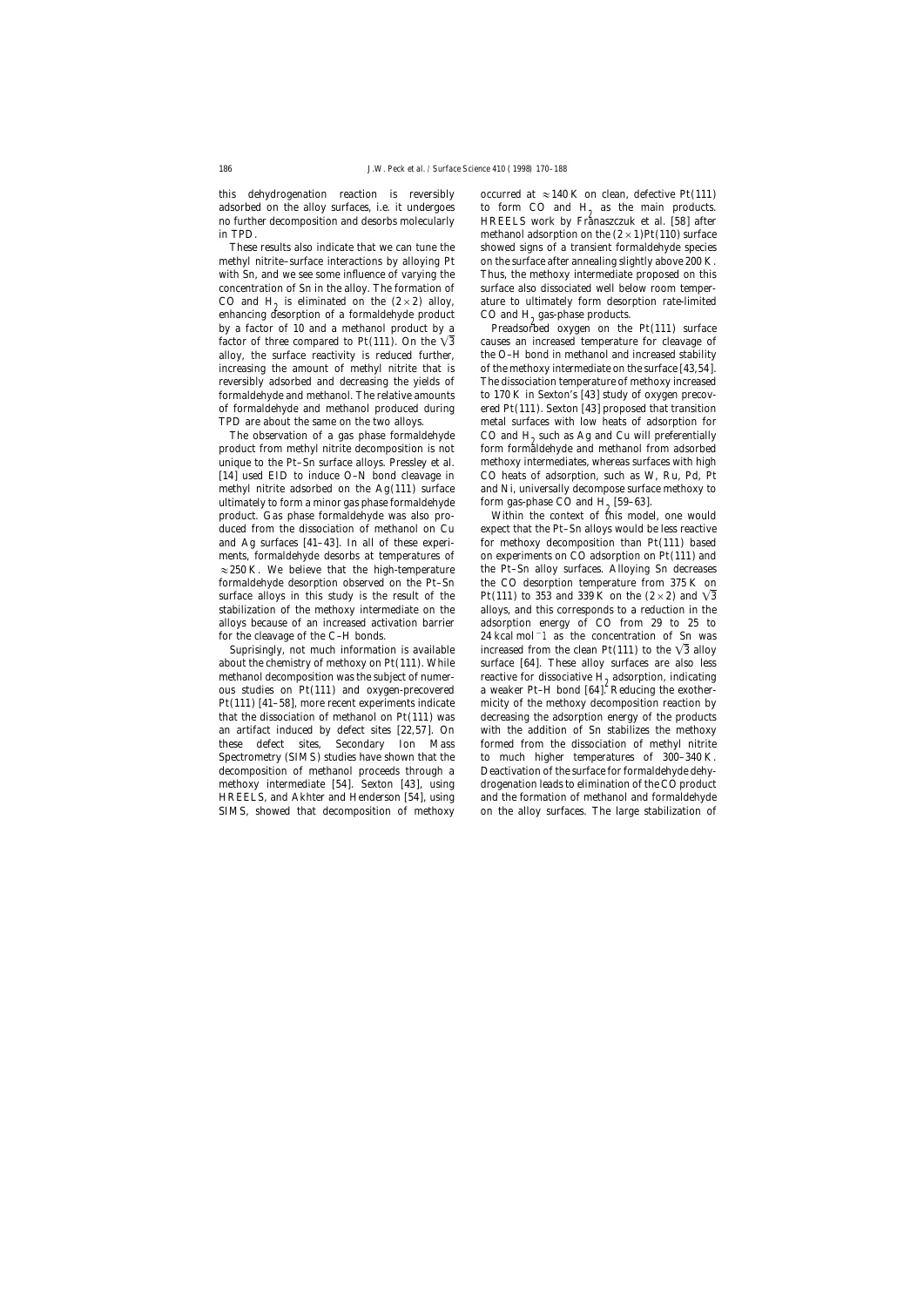methoxy on these alloys, from  $\lt$  165 K on Pt(111) and at 195 and 255 K on the  $\sqrt{3}$  alloy surface can

The analysis of our results leads to the concluis of importance because the adsorption of small an adsorbed precursor for generating the methoxy<br>intermediate on well-characterized single crystal<br>surfaces in UHV [65]. This is a novel approach<br>that we expect to be important for elucidating the<br>role of methoxy intermedi such as H, CHO or CO has been cited as a limiting factor [75]. Researchers seeking to improve this **Acknowledgements** technology have investigated Pt–Ru [76] and

alloys and shows no thermal reaction, undergoing completely reversible adsorption in TPD. In con- **References** trast, methyl nitrite is a much more reactive molecule. Incorporation of Sn into the Pt(111) surface [1] K.I. Zamaraev, M.I. Khramov, V.N. Parmon, Cat. Rev. [1] K.I. Zamaraev, M.I. Khramov, V.N. Parmon, Cat. Rev. Sci. Eng. 36 (1994) 617. Pt(111), and this has three major effects on the [2] J.B. Benziger, Combust. Sci. Tech. 29 (1982) 195. chemistry of adsorbed methyl nitrite. First, this [3] C.P. Sutton, Rocket Propulsion Elements, Wiley, New<br>results in the molecular description of 25, 40% of York, 1963. results in the molecular desorption of  $25-40\%$  of  $\frac{\text{York}}{4}$  K.R. Brower, J. Org. Chem. 53 (1988) 3776. the adsorbed methyl nitrite monolayer on the alloy<br>surfaces. The two methyl nitrite desorption peaks<br> $\begin{array}{c} \text{[3] J.B. Benziger, Appl. Surf. Sci. 17 (1984) 309.} \\ \text{[6] S.Y. Hwang, A.C.F. Kong, L.D. Schmidt, Surf. Sci. 217.} \end{array}$ in TPD at 225 and 267 K on the  $(2 \times 2)$  surface (1989) 179.

[15] to 300–340 K on the two Pt–Sn alloys, is be used to estimate adsorption energies of 16.3 larger than one might expect based on the rather and 15.5 kcal mol−1, respectively, for the most small changes in the CO adsorption energies cited strongly bound species. Secondly, alloying Sn into above. This indicates that other factors are impor- the Pt(111) surface also stabilizes the surface tant, such as the numbers and distributions of methoxy intermediate produced from the dissocireactive Pt atoms, i.e. ensemble size and site ation of the O–NO bond of methyl nitrite to much requirements, for methoxy decomposition and higher temperatures (300–340 K). This leads to changes in the electronic structure of the surface high-temperature, reaction-rate-limited desorption due to alloying.<br>The analysis of our results leads to the conclu-<br>alloys. Finally, alloying eliminates the CO and sion that the two Pt–Sn alloy surfaces contain  $H_2$  products from complete decomposition of high concentrations of surface methoxy and this methyl nitrite on Pt(111) due to a decrease in the high concentrations of surface methoxy, and this methyl nitrite on Pt(111) due to a decrease in the<br>is of importance because the adsorption of small dehydrogenation activity for formaldehyde. The alcohols on Pt–Sn alloy surfaces under UHV con-<br>ditions is reversible and no alloy intermediate is<br>formaldehyde is greatly enhanced with the addition<br>ditions is reversible and no alloy intermediate is<br>formaldehyde is grea ditions is reversible, and no alkoxy intermediate is formaldehyde is greatly enhanced with the addition<br>formed [22] Thus methyl nitrite can be used as formal of Sn. These alloy surfaces also show no deposition formed [22]. Thus, methyl nitrite can be used as of Sn. These alloy surfaces also show no deposition<br>an adsorbed precursor for generating the methovy of surface carbon in post-TPD AES scans; dissoci-

Pt–Sn [77–82] electrodes, and new opportunities<br>for preparing organic intermediates on well-defined<br>bimetallic Pt surfaces may be helpful in providing<br>a fundamental understanding of these systems.<br>Research Office. The auth J. Wang for synthesizing the methyl nitrite sample and J.M. White for making his results available to **5. Conclusions** us prior to their publication. J.W.P. gratefully Nitromethane is only weakly adsorbed thanks the Department of Education for a gradu-<br>
(10–10.8 kcal mol−1) on the Sn/Pt(111) surface ate research fellowship.

- 
- 
- 
- 
- 
-